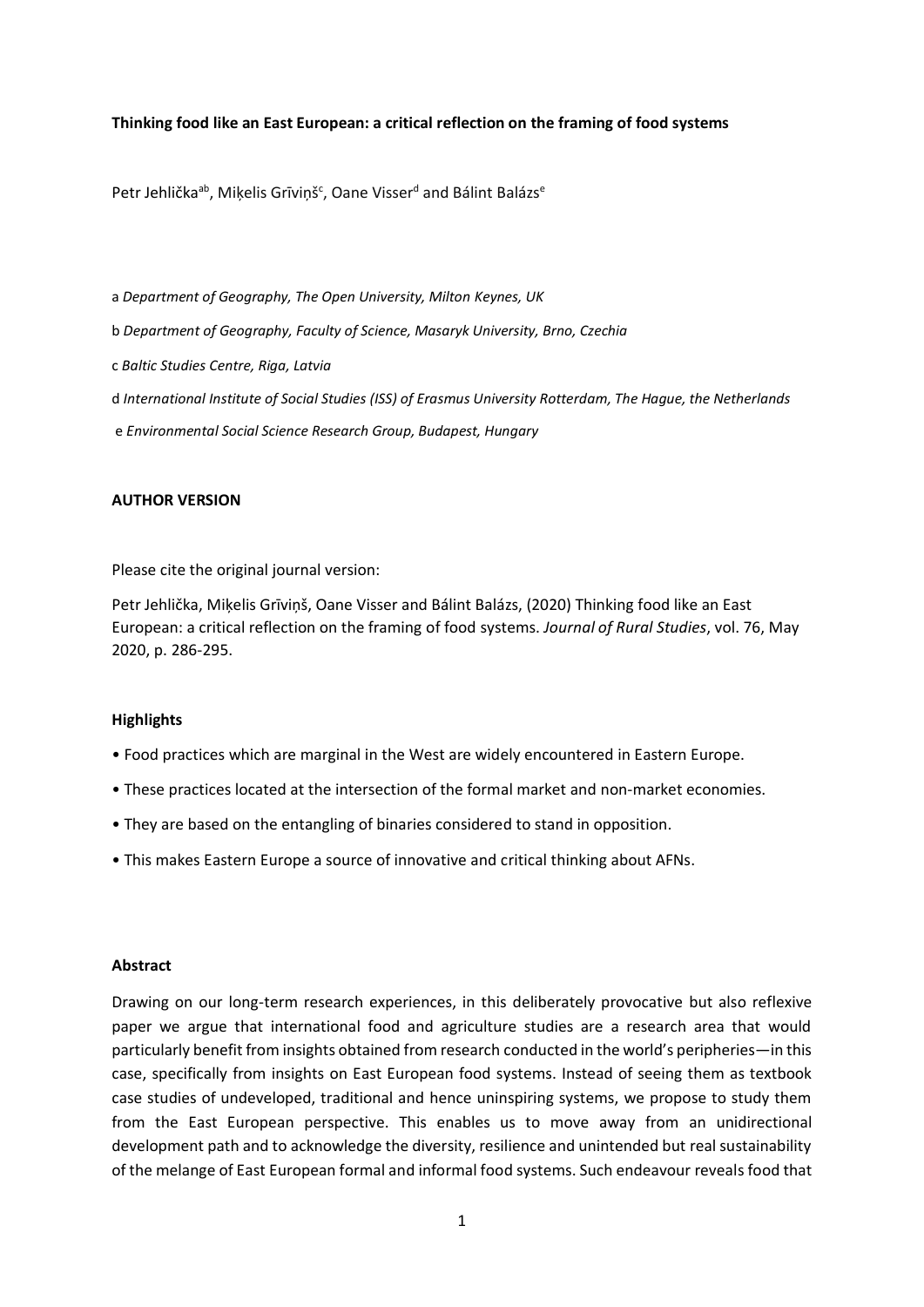is not locked in food chains, food initiatives or diets. It recognises meanings that go beyond the conventional food system terminology and are rooted in surrounding contexts. Evidence from Eastern Europe reveals a rich diversity of food practices challenging normative assumptions and neatly structured explanatory models underlying Western food system scholarship.

# **1. Introduction: The agro-food system and the politics of knowledge production**

This paper seeks to open a new line of enquiry in the academic debates on the agro-food system's transformation by proposing to include in these discussions insights from a region rarely considered as a source of new academic knowledge—the European East. While mindful of the need to avoid essentialisation of the European East and West and instead to acknowledge the links, connections and relational dynamics between them (Blazek and Šuška, 2017), we are, nevertheless, aware of the established hierarchy of social science claims: while the West European (and North American) context is perceived as a source of universally valid knowledge claims, Eastern Europe is expected to be a mere recipient and testing ground for concepts and research agendas developed in the West (Kuus, 2004). 1 In the last one and a half decade or so, the global South has increasingly been thought of as part and source of global knowledge communications and claims (Connell, 2007; Roy, 2011 and 2016; Comaroff and Comaroff, 2012). In contrast, in the late 2010s, Eastern Europe, located in the 'interstitial position between North and South', continues to be excluded from the circuits of cosmopolitan knowledge production and communication: 'In the push for decolonial knowledge and theorising from the South, the East gets no mention … it simply is not part of this project' (Müller, 2018). According to Müller (2018, p. 4), Eastness is first and foremost 'a liminal condition of in-betweenness – not-quite North, not-quite South', as the East is too powerful to be periphery, but too weak to be the centre.

Despite this disadvantageous framing of Eastern Europe affecting its potential as a source of general knowledge, we believe that increasing risks to the world food system require of researchers to search for novel impulses in all social contexts. Eastern Europe is an excellent case in point and in this paper we argue that its agro-food systems harbour important, yet often overlooked, opportunities for innovation, creativity and imagination for scholarly efforts to rethink the agro-food system. Thus, there is an increasingly urgent case for overcoming this hierarchical relationship and for greater equality between 'Western' and 'Eastern' knowledge. Our understanding of this new line of enquiry evolved out of our long-term engaged scholarship with food provisioning, foraging, small-scale farming and seed networks. Most of us gained our formative experiences in formerly state-socialist East European countries and later worked with green civic organisations or gardening groups. In these claims we are motivated by growing calls in several social science disciplines to put Eastern Europe back on the map of knowledge production (Müller, 2018) and to 'decentre the West' by bringing in general debates and theorisations from 'peripheral' and 'marginal' spaces.

Inspired by Jean and John Comaroff's(2012) thesis about the global North 'catching up' with the global South, Martin Müller (2019) proposed theorisations of Western topics, such as US nationalism and British populism, from places in the 'global East', including Russia and Hungary.<sup>2</sup> Regardless of how tempting this proposition is, this paper does not intend to go as far as theorising the transformation of Dutch or French agriculture and food supply chains from, say, Latvia or Hungary. Instead, we wish to advance a more modest but ultimately a more productive goal—*to underline the potential East*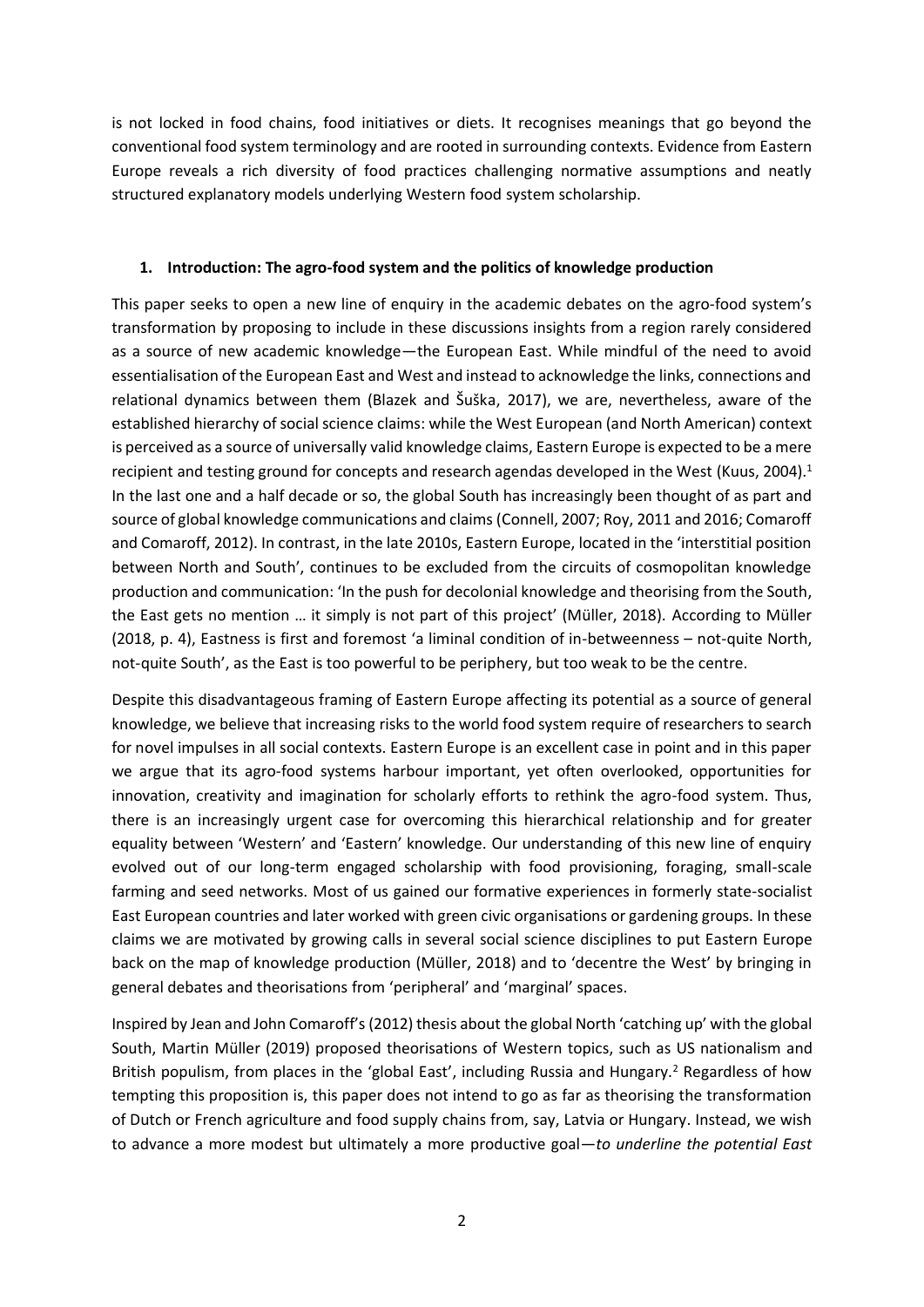# *European food practices have to inform the direction of more general discussions on the agro-food system's development*.

In this article we argue that international food and agriculture studies are a research area that would particularly benefit from insights from the European East. We do so by highlighting three illustrative cases selected from our previous work. The paper argues that we should stop viewing agro-food practices common to East European food systems as mere case studies or data for Western theory or textbook examples of underdevelopment and tradition. In other words, as uninspiring relicts corresponding with less advanced, past variants of the Western agro-food system. What is needed instead is to move away from a unidirectional development path portraying the development in the European East as simply delayed adoption of Western innovations and to acknowledge the diversity of configurations and the real, even if unintended, sustainability and hidden resilience of the melange of East European formal and informal food systems.

At this point we need to make clear, that while infrastructural disadvantages ('extra-scientific' factors such as funding, English-language proficiency, access to literature and the subsequent inability to submit their research to high-profile international journals) of many East European researchers relative to their Western counterparts might play some role behind the limited drive for East European agro-food scholarship as a source of inspiring theorisations, the key problem lies elsewhere. For it is not the researchers' institutional background but the region (i.e. Eastern Europe) in which they conduct their investigation, which determines how their research resonates, is cited, has influence and thus is considered as a potential source of theorisation by the international academic community. What matters more than extra-scientific disadvantages are 'intra-scientific' factors – the disadvantages scholars working on topics from peripheries such as Eastern Europe face in attempts to produce internationally accepted theory. Whether these scholars are based in Eastern Europe or in the West makes less of a difference – in terms of whether their research is picked up by others – than the fact they produce *knowledge on Eastern Europe*. While it is difficult to provide a systematic evidence, based on our experience we are confident to claim that knowledge on East European agro-food alternatives that is published in international (i.e. Western) high-calibre journals and produced by Western academics who are based in Western institutions tend not to 'travel' in the sense of influencing and shaping general debates, let alone setting research agendas<sup>3</sup>.

To support this claim we selected four post-2000 influential (at least with 10 citations) articles on East European informal food practices that that we were familiar with from our work and that were authored by Western academics based in Western institutions and published in reputable Western journals: Acheson's (2007) article on Slovakia, Round et al's (2010) article on Ukraine, Smith and Rochovská's (2007) article on Slovakia and Zavisca's (2003) article on Russia. Then we looked at articles that cited these articles in terms of the geographical context (the world's region) in which the research in citing articles was conducted. Invariably, the original articles were primarily cited by researchers (whether Western of East European) who work on Eastern Europe. Very rarely and in some cases not at all the original articles were cited by authors who research non-East European topics as the percentage of citing articles on Eastern Europe ranges from 72 (Smith and Rochovská, 2007) to 100 per cent (Acheson (2007). This suggests that East European knowledge 'does not travel'; in other words is rarely or not at all picked up by researchers working on other regions.<sup>4</sup>

The article does not deny the achievements or benefits of engagement with Western knowledge for analyses of the food systems in Eastern Europe. Instead, it calls for greater academic equality in terms of writing styles, division of labour, openness and receptivity to the possibility of theorising from and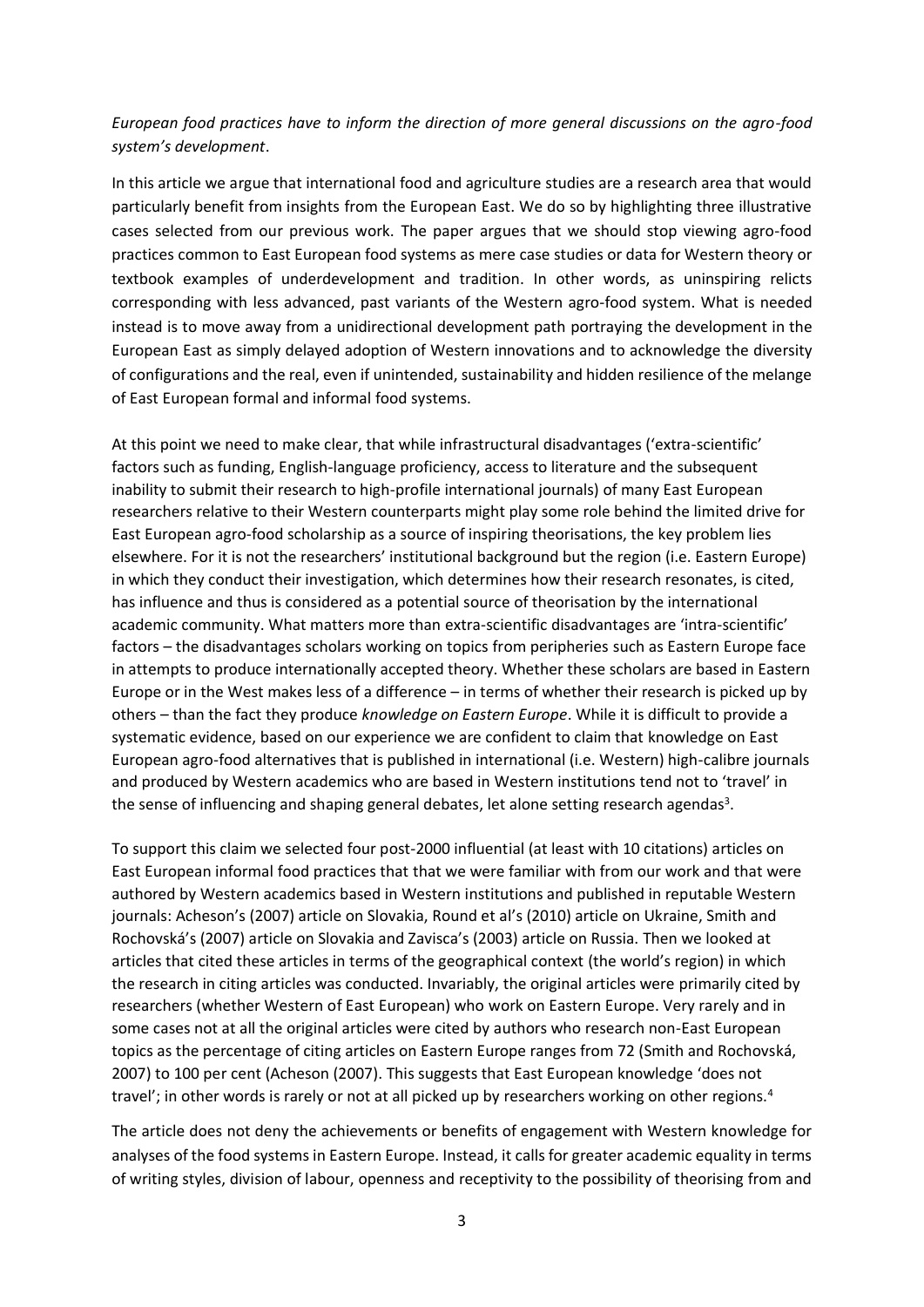with the European East. It also recognises that to find solutions to the global agro-food challenges it should be ensured that information and ideas flow in all directions, not just from self-proclaimed theory-generating centres to the areas on which the centre bestowed periphery status.

In the next section we discuss where and by whom the debate about the common problems of the agro-food system and its proposed alternatives is advanced. Much of this debate originates in the (European) West. We need to add at this point that trends such as the promotion of large-scale farming at the expense of smallholders was not a result of only Western dominance in policy formulation circles but also of many domestic East European politicians' preferences driven by the imperatives of modernisation. Similar trends have been reflected in academia, where Western dominance in rural studies, has not *only* been the result of the West actively prolongating its preexisting dominance, but also of many East European scholars' adoption of what they considered 'proper', i.e. Western models. The same development could for a long time be observed in relation to scholarship on East European alternatives (farmers' markets, organic food, community supported agriculture) to the conventional agro-food system. This has resulted in certain tendencies (seeing food through the lens of formal institutions; assuming that food flows relate predominantly to the realm of the formal market economy; perceiving food as a self-contained field of inquiry) in terms of what tends to be considered key attributes of agro-food systems. Scholarly attempts (by both East European and Western researchers) to reverse this 'Westernisation' perspective and to seek insights from East European research on agro-food systems as a source of theory generating inspiration worth considering by academics working outside the region are a very recent rarity.<sup>5</sup>

Section 3 discusses the tensions arising from attempts to represent the evidence from Eastern Europe by deploying the terminology and concepts developed in West European contexts. To illustrate this point, three examples of agro-food practices are then presented in Section 4. These three cases shed light on some often overlooked yet inspiring aspects of East European agro-food systems. The practices outlined in these three cases cannot be easily reconciled with categories and conceptualisations used in alternative food scholarship that have been developed in Western contexts. This is one of the reasons why these East European practices have been overlooked or their importance downgraded in much of the contemporary academic literature. The first example shows the symbiotic relationship between large farms and subsidiary household plots. The second example highlights the importance of household food production and sharing in the food system. Finally, the third example presents foraging as a viable source of nutrition and a way to retain ties between local communities and their environments. The article concludes in the Discussion and Conclusion sections by suggesting that in searching for responsesto the current food system's problems agro-food debates should start engaging with evidence and insights originating in the European East.

### **2. The industrial agro-food system and its dominant alternative**

One of the foremost Western political-economic achievements is the creation of the industrial agrofood system as a standalone operational field—a technologically and economically sophisticated supply management system detached from the general public's experiences (Bruinsma, 2003). This system is centred on efficiency, technological innovation, increased marketisation, corporatisation and globalisation. This highly technologised model of the agro-food system has been exported and adopted worldwide including, for example, as the Green Revolution between the 1960s and 1980s in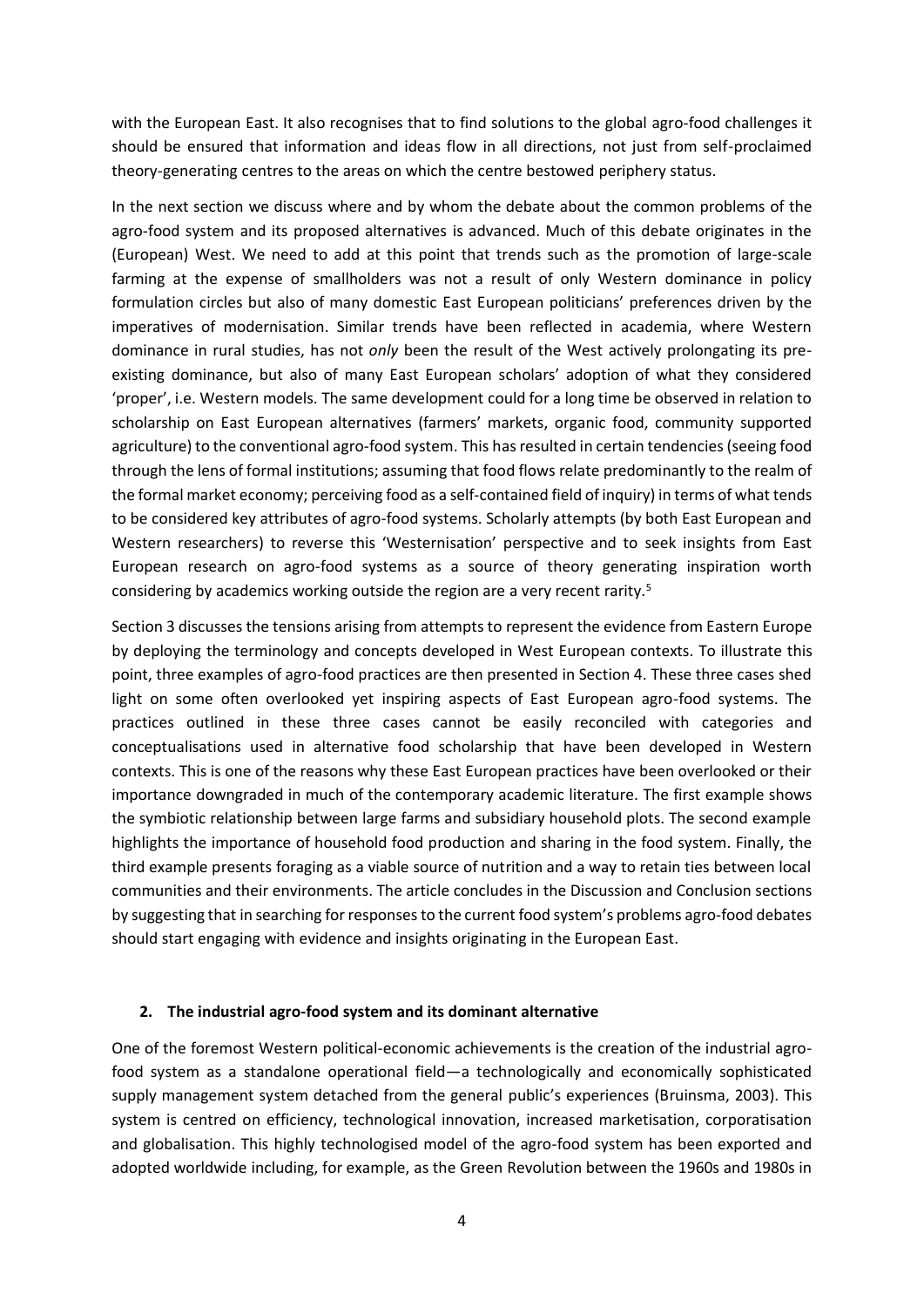the global South and as post-1989 marketisation and privatisation of East European agro-food systems. It has had a profound influence on how policymakers and academics think about agriculture and food, bestowing on it the status of the mainstream model to which the rest of the world aspires and against which other possible models (so-called 'alternatives') are evaluated.

In light of the discoveries of soil, biodiversity and climate deterioration (Garnett, 2011) resulting from the adoption of industrial agriculture and its accelerated intensification in many parts of the world, however, there has been a growing anxiety about the global agro-food system's ecological fragility (Blandford and Hassapoyannes, 2018; Gruère et al., 2018). This has been compounded by the structural challenges associated with the production and consumption sides of agro-food systems and with changes in the context in which supply chains are embedded. Food production is increasingly characterised by corporate control of the food system, growing social and economic inequality, financialisation, and land grabbing (Bruinsma, 2003; Clapp, 2016). On the consumption side, the health effects caused by the diffusion of the affluent diet, such as growing rates of obesity and degenerative diseases, have been the major cause of concern in the last several decades. Meanwhile, there has also been a sense of unease regarding the effects of some concomitant processes on agro-food systems, such as the world's increasingly urbanised population's disconnect from the processes of food production. As a result, there is an urgently felt need to develop an alternative to the dominant agrofood system. In the last two decades, these discussions have relied on notions like alternative food networks (AFNs), food relocalisation, urban and peri-urban agriculture, multifunctional agriculture, and food certification schemes. These concepts have become a standard response to calls to reform the food system along the lines of reconnecting food production with its socio-ecological contexts.

While alternative food scholarship has been an exceptionally productive research field since 2000, more recently these debates, increasingly critical of AFNs' capacity to transform the food system (e.g. Tregear, 2011; Sonnino and Griggs-Trevarthen, 2013; Grivins et al., 2017), have been conspicuously unreflective in relation to two important and interrelated questions. The first question concerns the provenance of academic concepts and theories in alternative agro-food scholarship (i.e. the academic context with which their origin is associated). The second question concerns the kind of socioeconomic reality this body of knowledge reproduces.

As to the first question, a search of the Scopus database for post-2000 articles including the term 'alternative food networks' reveals that research institutions located in Western Europe heavily dominated research on this topic.<sup>6</sup> Institutions that dominate the list of research institutions with the most robust publication records on this topic are from the Netherlands, France and the UK. This list does not include any research body located in Eastern Europe. At the individual level, only two researchers from Eastern Europe have managed to enter a similar list of the most published researchers (this list is dominated by researchers based in UK institutions). These findings also apply to authors who engage with other concepts that are typically used in analyses of agro-food alternatives (such as 'local food', 'small-scale farming', 'multi-functional agriculture' and 'food sharing'). Similar observations can also be drawn from the geographical distribution of funding allocated to research on these topics. For example, in 2019 the database of the European Commission's Community Research and Development Information Service included only a handful of studies which were prepared and/or conducted with the involvement of research partners from Eastern Europe.<sup>7</sup> Thus, these debates are advanced mostly by actors with institutional backgrounds in the specific social context of West European, affluent and highly urbanised societies, which are rather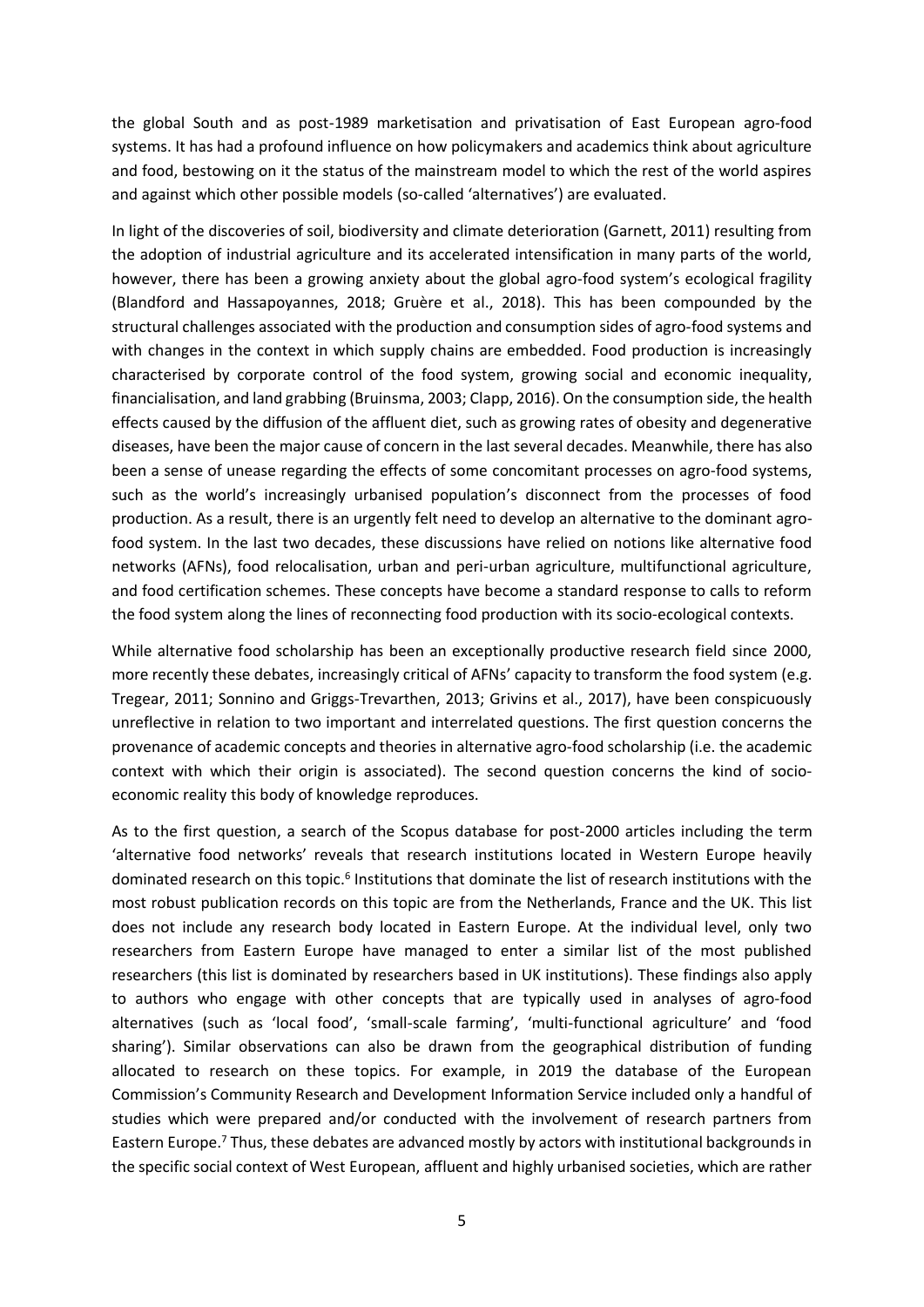dissimilar to the range of non-Western contexts around the world. In other words, research on alternative approaches to the dominant agro-food system is primarily produced in a 'minority' world.

This leads to the second question that the alternative food research community rarely reflects upon – what kind of reality do these alternatives promote and reproduce? For the most part, the answer has been the Western context of the ascendant neoliberal policy and economy of the late 1990s and 2000s, which prioritised alternatives to the food system and its transformations based on ethical consumerism, food commodification, certification and marketisation. In other words, alternative approaches largely reminiscent of what Elizabeth Shove (2010) calls the ABC policy model whereby 'social change is thought to depend upon values and attitudes (the A), which are believed to drive the kinds of behaviour (the B) that individuals choose (the C) to adopt' (Shove, 2010, p. 1274). This policy model relies on the intentionality of human behaviour for its assumed environmental and sustainability benefits. While ABC model-based alternatives have spread throughout Eastern Europe since the 1990s, the key point about this region's agro-food alternatives is, as we show below, that the region harbours 'implicit', 'quiet' alternatives that do not result from intentional, individualised behaviours motivated by environmental and social responsibility.

Shove (2010) criticised the dominance of the ABC model in these narratives of transformation. She argued that approaches based on the ABC model are 'incapable of conceptualising transformation in the fabric of daily life on the scale and at the rate required' (Shove, 2010, p. 1283). Indeed, the solutions based on the ABC model in the area of food and agriculture seem to have had a limited effect as only one per cent of the world's food market is accounted for by organic and fair trade food (Clapp, 2016). These approaches have also been subject to critique for the inequitable nature of these approaches as the higher costs associated with such alternatives have a socially exclusionary effect. Hence there is a need, as Shove (2010) also argued, to expand the scope of investigation from which alternative models of change can be developed. The remainder of this paper offers one such possible line of enquiry.

# **3. Moving beyond the 'mainstream alternative' with concepts from research in the European East**

The theoretical choices that researchers make imply certain representations of the world (Gibson at al., 2010) and can have real effects in terms of which development pathways their research can illuminate and how these pathways are presented (Gibson-Graham, 2014). Furthermore, social sciences are performative—simultaneously reflecting and creating social reality (Law and Urry, 2004; Gibson et al., 2010). When it comes to the alternatives to conventional food systems developed in the Western context, abstract representations are not innocent academic constructs. The methods and concepts used in studies are political (Law and Urry, 2004) and might even be harmful to localsolutions rooted in culture that cannot be subsumed into globally dominant interpretations and commodified perceptions of food. At the same time, as noted in the Introduction normative thinking is widespread in East European countries in terms of the perception of imported Western practices as an uncritically accepted model. As an academic practice, this enables scientific colonisation (Wessely-Csepeli, 1992) by unreflectively accepting the rationalities, theoretical models, methodologies, conceptualisations and distribution of resources from the West. Thus, harnessing concepts from diverse non-Western contexts can help scholars to raise the performance of alternatives and maintain localities.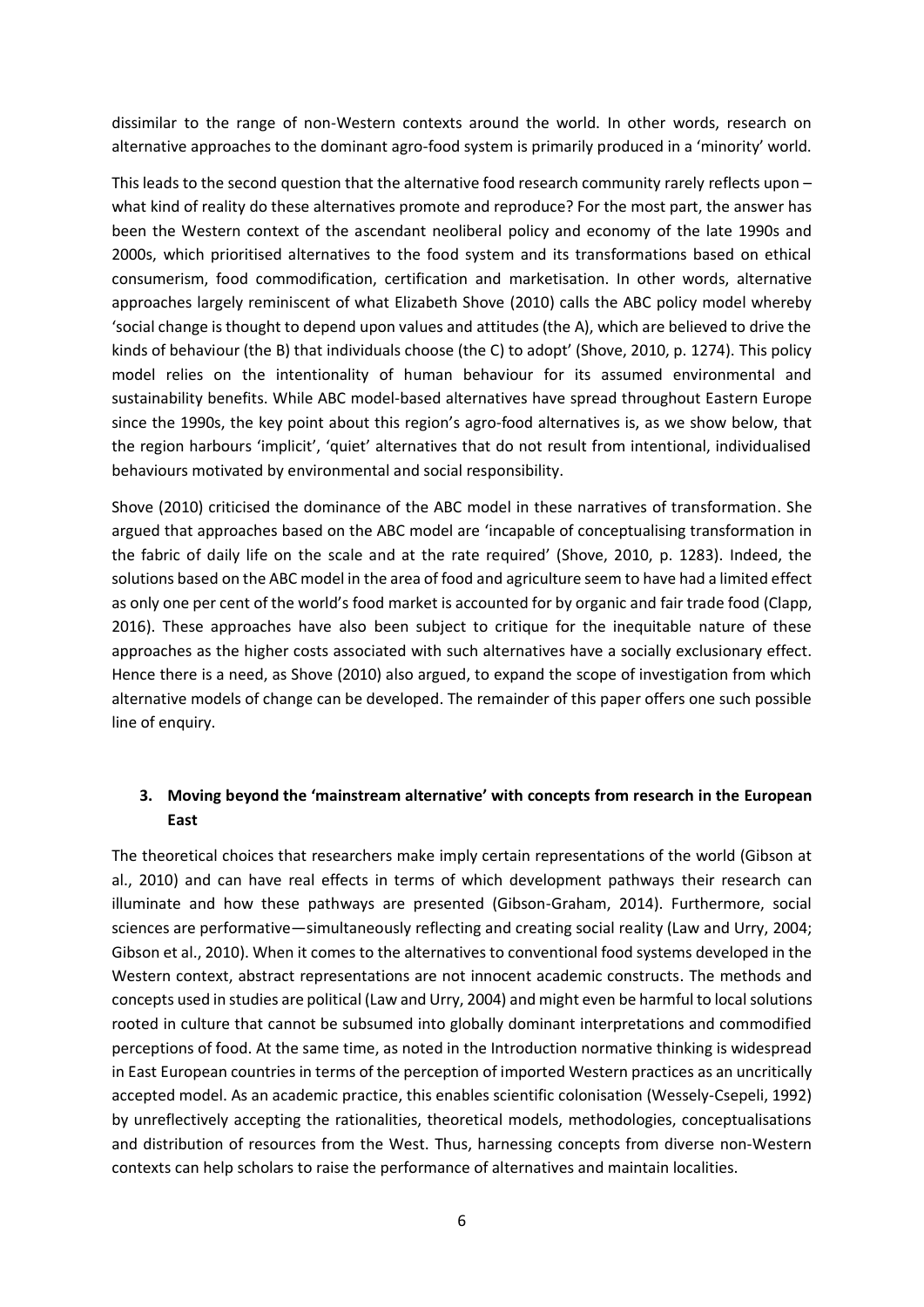However, it is not easy to develop academic conceptualisations that would be equally valid to all contexts they are supposed to represent. Evidence of this is that, despite the benefits the greater diversity of concepts associated with alternative food practices would bring to theory, much of the existing social science scholarship revolves around a set of key concepts. This is partly so because it is tempting to squeeze the observed messiness under a set of familiar, well-defined discourses that allow scholars to organise and structure reality neatly (Gibson-Graham, 2014). This approach promises results that are relatable to what is already known. However, such focus on a set of key concepts derived from a limited social context also results from structural and discursive power relations. As Boaventura de Sousa Santos (2004) puts it when explaining sociology of absences, some notions are so dominant in the knowledge hierarchy that they are used to structure all other ideas or findings. Everything else that is not clearly relatable to these dominant notions is to some extent non-existent. Nowadays, ideas that are global and linked to capitalist logic are in this dominant position (Santos, 2004). These ideas set the 'guiding dynamics' of any discussion (Gibson et al., 2010). Consequently, 'knowledge from the periphery' is pushed to the background, and if it is to emerge from non-existence a more concerted effort is needed to push it forward. Recognition of the diversity of practices slipping through the dominant framings is important if researchers are to present the full spectrum of alternatives for structuring agro-food systems.

At this point we need to take an important detour to explain why we leave out of this discussion academic accounts of agro-food alternatives published in East European languages. As explained in the Introduction, this paper is concerned with the insights from research in Eastern Europe to shape general, international academic debates on agro-food alternatives. Echoing Sari Hanafi's (2011, p. 291) observation about the dilemma researchers from non-English speaking societies face summarised as 'publish locally and perish globally vs publish globally and perish locally' we would claim that there is almost no chance that a local debate on agro-food alternatives conducted in an East European language translates into a global theory-generating contribution. Since the researchers' location (Western or Eastern) is only of secondary importance for our argument as it is knowledge from the East in general that is marginalised, not necessarily knowledge produced by East European scholars, another important obstacle for this scholarship to be recognised as 'universaly' valid knowledge is tendency of high-profile international journals to 'publish orthodox and institutionally approved intellectual viewpoints, rather than "heretical" ones' , subsequently '[l]ittle space is left for creativity or eccentricity', as Hanafi (2011, p. 303) pointed out writing from another peripheral region (the Arab East).

The hegemonic concepts currently dominating the discussions on alternative practices in agro-food systems have enabled scholars to develop fruitful debates on the possibility of the agro-food system's change. However, it also needs to be recognised that researchers who have been using these concepts (which does not exclude some previous work by the authors) are partly responsible for creating the phenomenon they are studying and that by doing so they are neglecting alternatives emerging from 'peripheral' (i.e. non-Western) contexts. In Eastern Europe, significant parts of food flows cannot be understood without seriously addressing exchanges rooted outside of formal (market) economic relations and other informal social relations as well as large sections of the population's almost spiritual relations to land, forest and food. In contrast to food systems in the European West, large sections of the population in the European East continue to have a personal attachment to agriculture and rurality and to engage with food provisioning on multiple levels—growing, processing, preserving, sharing and consuming food as part of their daily lives (see, for example, Grivins, 2016; Balázs, 2018;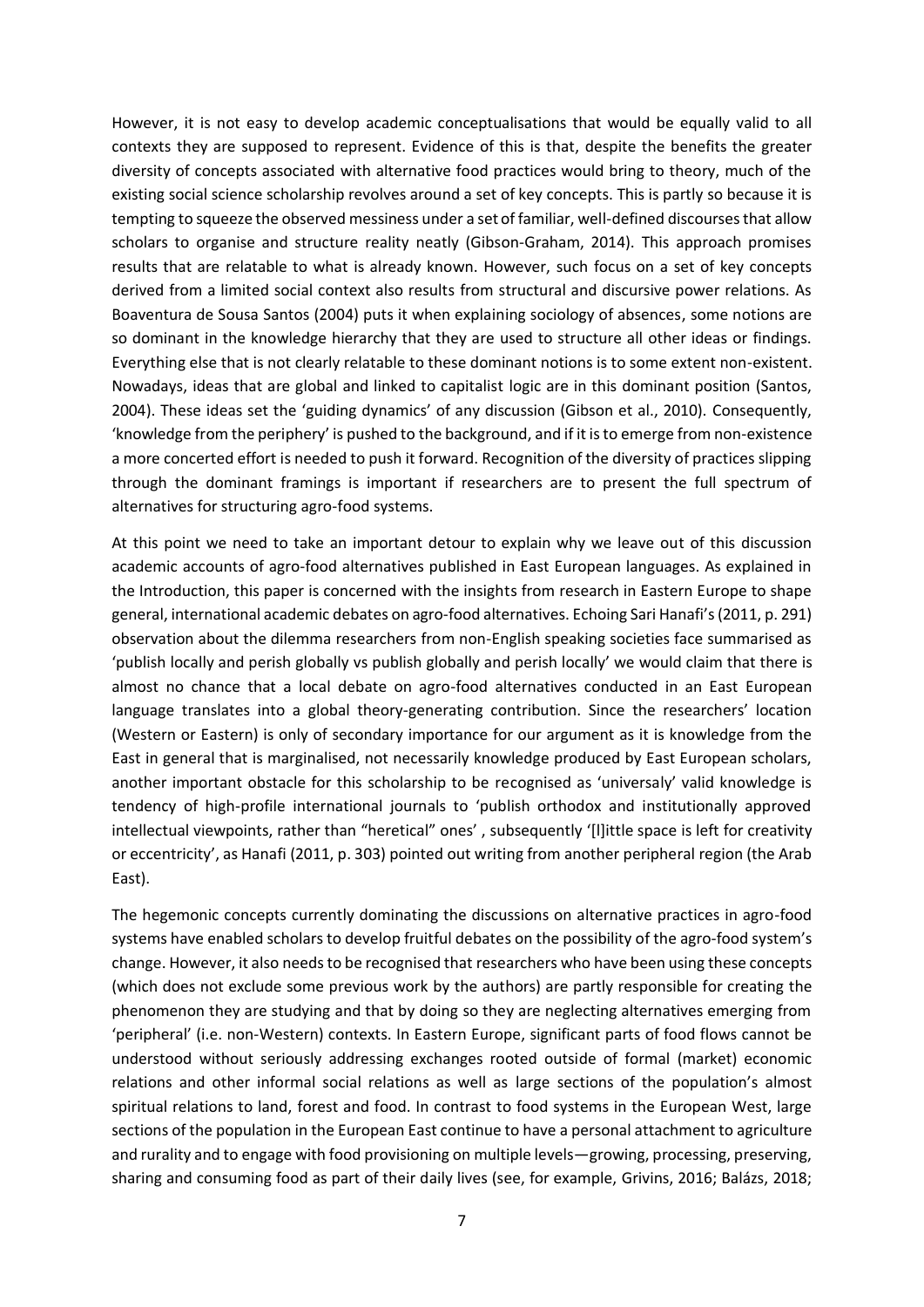Jehlička et al., 2013). Rather than commodity-defined and single-point (i.e. purchase), their relationship with food has multiple entrance points. We argue that engaging with this diversity of foodways is what gives this paper on agro-food systems in the European East potentially wider (i.e. region transcending) resonance and significance. While a few separate publications have recently made tentative attempts to build theory from the East, this paper seeks to transcend these individual accounts to take stock of such attempts by bringing together several studies and tease out some overarching, more general insights of potential relevance to other regions. It also seeks to reflect more on these efforts in light of current debates on the politics of knowledge production (Keim, 2008, 2011, 2016; Santos, 2004).

## **4. Evidence from Eastern Europe**

This paper's main contention is that food system scholarship would greatly benefit from insights from research on diverse agro-food practices in peripheral, non-Western contexts. Although Eastern Europe is one such context, East European agro-food practices that we consider inspiring have not attracted much attention among the international research community. At the root of this neglect might be the mismatch between these East European practices and the dominant alternative approach based on the ABC model. In contrast to this, however, we believe the insights from the three cases presented below are valuable precisely because they sidestep the ABC model. They offer new impulses and opportunities for contemplating possible transformations of the dominant food system based on already existing and common agro-food alternatives.

### **4.1.The symbiosis of small and large-scale farms**

Drawing on insights from Russia and Ukraine, the first illustrative case demonstrates the possibility of the relationship between large farms and smallholders that defies what is often seen as conventional wisdom—a gradual consignment of small farms into the dustbin of history as a result of economic development and modernisation of agriculture (Boyce, 2006). Particular power relations within East European food systems offer a fundamentally different view on the relationship between large- and small-scale farms from the prevailing view in Western Europe or North America. Studies on the latter regions treat large- and small-scale farms and conventional and alternative agro-food networks as worlds apart (Whatmore, 1995; Raynolds, 2000; see Adnan [2013] and Bernstein [2004] for such an approach beyond the West), with their interaction framed in terms of confrontation and resistance. Referring to the US case, Patricia Allen and colleagues even use the metaphor of tectonic plates to refer to the (supposedly) sharp rift between conventional (mostly medium- to large-scale) and alternative (mostly small-scale) agro-food configurations in the West (Allen et al., 2003). The two systems are seen as each having their own production logic and very different input and output channels.

In contrast to this, the small-scale farms (e.g. subsidiary household plots) in the former Soviet Union held by rural dwellers coexisted with large state and collective farms where these household plot holders were officially employed. The small plots proved to be remarkably productive. Household plots accounted for only a minimal percentage of total agricultural land (less than one per cent in Russia), and their cultivation relied on their holders' manual labour. In contrast with the mechanised,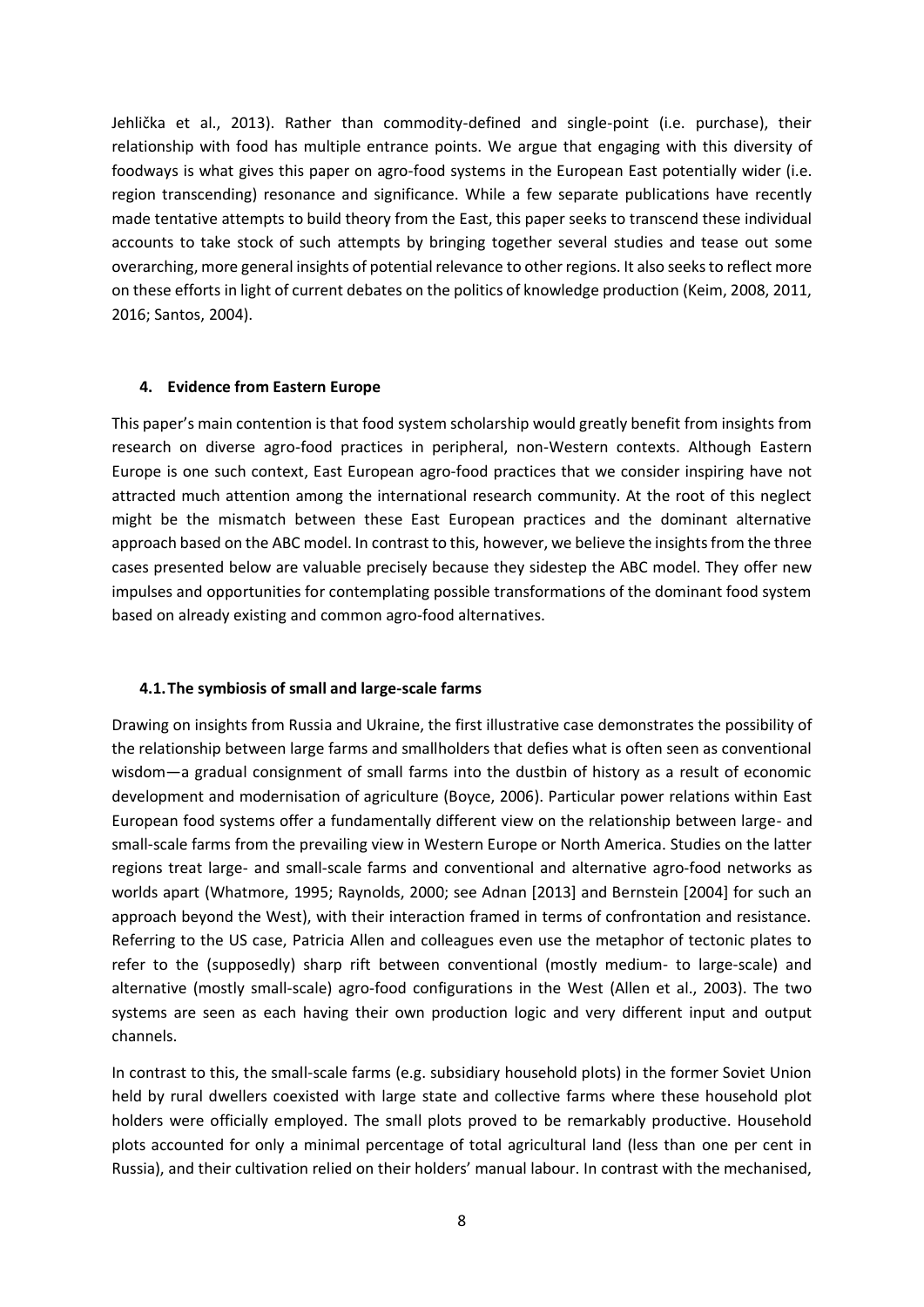large-scale farms, however, these plots were able to produce no less than a fifth to a quarter of agricultural production in most countries of the former Soviet Union (Spoor and Visser, 2001).

Many Western observers interpreted the large share of agricultural output coming from household plots in the socialist past as a sign of the efficiency of private, family farming compared to the inefficiency of collective or state farming. Although there was a degree of validity in this explanation, this interpretation, which fitted in with the dominant conceptualisation in the West of family farms as efficient agricultural units, led many observers to overlook the complex interactions between the large farms and household plots. As Grigor Shmelev (1971, 1986) and Western Sovietologists drawing on his research such as Karl-Eugen Wädekin (1967) and Stefan Hedlund (1989) showed, these household plots flourished due to the symbiosis that existed between them and the large-scale farms.<sup>8</sup>

Although the socialist era put an end to the peasantry in its classic understanding, smallholders survived and constituted one of the pillars of symbiosis described above. 'Smallholders' primarily refers to some 15 million Russian rural household plot producers.<sup>9</sup> After the dissolution of collective farms during the liberal reforms of the 1990s, the issue of the fate of those smallholders and their ties with large farm enterprises (LFEs) arose. The advice by Eastern European reformers and their Western advisors in the 1990s was that privatised collective farms should either disband and split up (mostly in Central and Eastern Europe) or downsize (mostly in the former Soviet Union) and preferably eradicate all their social functions, described as 'backward', 'inefficient' and non-core business (Kwiencinski, 1998; for a critical analysis, see also Visser [2006]).

In the course of decollectivisation in the 1990s, often referred to as 'agricultural restructuring', a third actor—private individual/family farmer—was added to the Soviet bimodal agrarian structure. Creating a large stratum of family farmers was an important aim of the liberal agrarian reforms in the 1990s. In reality, the results have been rather modest, as in the 2010s family farmers produced some ten per cent of Russia's agricultural GDP. Most rural dwellers did not embark on commercial family farming but chose to preserve their household production, often combining it with a wage job in an LFE, as that meant that they could continue to benefit from the symbiosis with the LFEs (Visser, 2010).

The collective and state farms were converted into private enterprises of various organisational forms (such as joint-stock companies; all of which are, in this paper, referred to as LFEs). Despite a slump in production in the 1990s, those successors of the Soviet collective farms remained the main agricultural producers in Russia. At the same time, the role of household plots rose dramatically during the market reforms of the 1990s, as they became the major source of subsistence for the impoverished rural population (Caskie, 2000; Visser, 2010; Visser et al., 2015). Overall, household plots have maintained a significant role in supplying Russian households with food. In 2016, for example, Russian household gardeners produced about 35 per cent of the total food production in the country—an output that was primarily self-consumed (Wegren, 2018). Thus, the Soviet bimodal agrarian structure mainly persisted in the post-Soviet era.

Since the early 1990s, however, the Soviet-era symbiosis has undergone gradual transformations (Nikulin, 2003; Pallot and Nefedova, 2007; Kurakin, 2015). Many weaker LFEs preserved a Soviet-style paternalistic logic of supporting households (Nikulin, 2003; Visser, 2003, 2006). Their inability to achieve efficient economic performance, and therefore to provide their workers with sufficient income, led to an informal agreement: resources for loyalty. Stronger LFEs, on the other hand, tried to reduce that paternalistic symbiosis (including petty thefts, which were widespread in collective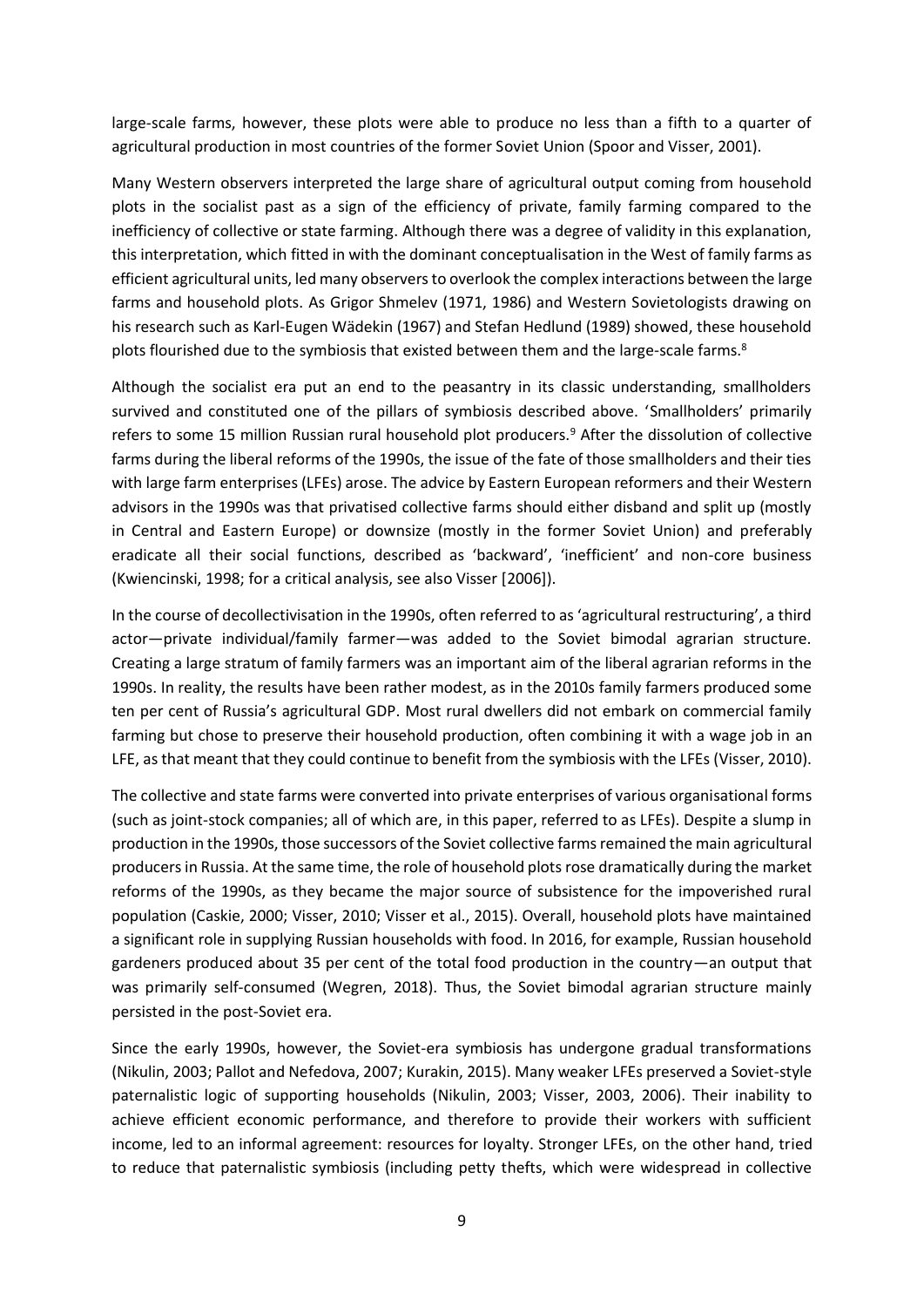farms) and to shift towards purely market-based and contractual relations. Furthermore, the post-Soviet reforms transferred responsibility for social services from LFEs to municipalities, but without providing the latter with additional finance. Consequently, they fell in decline unless the local LFEs had the resources and willingness to maintain (part of) it (Nikulin, 2011).

In sum, the smallholdings in the state socialist agrarian systems in the former Soviet Union and some parts of Central and Eastern Europe mostly had a symbiotic relationship with the LFEs (Nikulin, 2003). Such symbiosis often lingers in a reduced form in those countries and regions were large-scale farms have persisted (e.g. large parts of the former Soviet Union, such as in Russia, Ukraine and Kazakhstan) or rapidly re-emerged (e.g. Romania). A close-up view of agriculture in the European East, therefore, suggests that although frictions exist large- and small-scale farms often co-exist and frequently interact in manifold ways. This insight from the East European context challenges both the mainstream orthodoxy supporting the relentless drive towards large-scale, corporatised farming and food processing sector and the alternative relocalised and small-scale food provisioning on the margins of corporatised farming and also shows the possibility of co-existence of the two. Such co-existence can potentially offer a variety of economic, social and environmental benefits. For instance, large farms can offer employment (with added benefits such as pensions) from which smallholders who are also farm workers can benefit (Pallot and Nefedova, 2007). Beyond that, large farms may also offer rural social infrastructure as well as marketing and machinery services to smallholders (Pallot and Nefedova, 2007; Nikulin, 2011; Visser et al., 2019). The provision of fodder and/or machinery services by large farms to smallholders enables the latter to increase production while still maintaining a mostly ecological production (Visser et al., 2015). Such insights from the European East inspire questions about the potential benefits of such symbiosis in other social contexts outside the countries of the former Soviet Union.

# **4.2.Informal food cultures: self-provisioning and sharing**

Using insights from research conducted in the Central and East European part of the European East (i.e. in Czechia, Poland and Hungary), this section highlights the importance of informal economic food practices for the food system and its possible future development trajectories. Some 20 or 25 years after 1989, 38 per cent of the Czech population (in 2015; Jehlička and Daněk, 2017), 36 per cent of Hungarians (in 2013; Visser, 2016) and 54 per cent of Poles (in 2011; Smith and Jehlička, 2013) grew food in their households. Project-based food production and distribution initiatives such as community-supported agriculture and community gardening schemes in Western contexts are associated with younger, educated, upwardly mobile and middle-class people. In contrast, 'evolved', 'intrinsic' informal food provisioning and inter-household sharing have typically been viewed by Western-based researchers as survival and coping strategies of disadvantaged strata of East European societies (e.g. Alber and Kohler, 2008) and as residual practices of rural and less well-off segments of the population in the Global North (Teitelbaum and Beckley, 2006). In the 1990s and 2000s, these alternatives were deemed to be uninspiring and lacking relevance for the food system's innovation and theorisation. In an extreme case, they were considered as evidence of East European societies' demodernisation (Rose and Tikhomirov, 1993).

Furthermore, the possible environmental benefits of these practices have also been dismissed. A Czech government strategy document on rural development stated: *"Ineffective self-provisioning*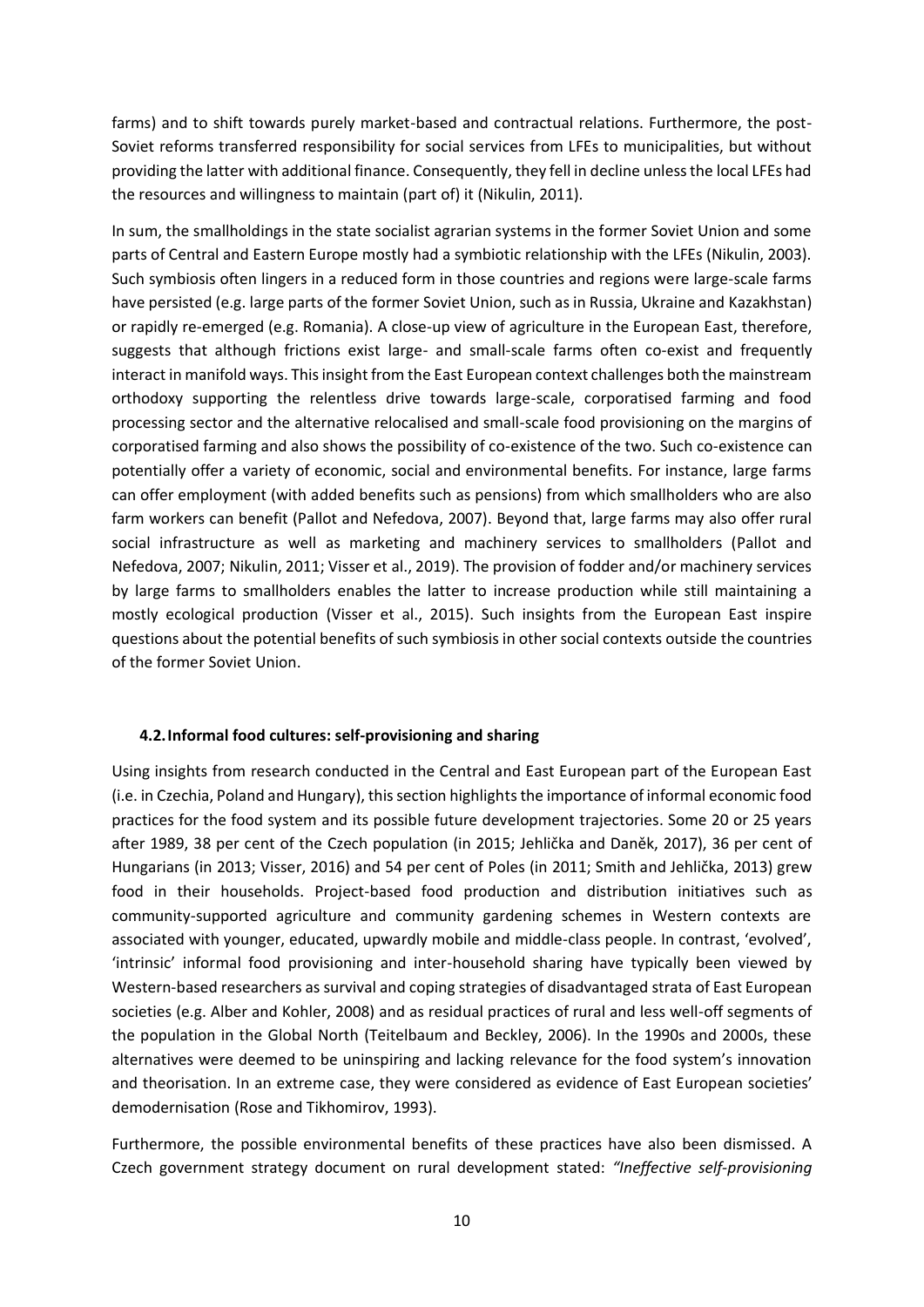*habits (eggs, poultry, potatoes, vegetables, fruit) hang over from the past, which contributes to the relatively low purchasing power of the countryside"* (Ministerstvo pro místní rozvoj a Ministerstvo zemědělství, 2000, p. 18) and "*food self-provisioning, which provides households involved in this activity with a basic livelihood, can sometimes contribute to decline and exclusion*" (ibid, 43). Contrary to these expectations, however, these food practices failed to disappear with the completion of the macro-scale economic and political transformation of East European societies in the late 2000s (Jehlicka et al., 2013). In terms of ecological benefits, such practices rely on closed-loop nutrient cycling, promote agrobiodiversity, and illustrate the radical potentials of non-market-based seed- and food-provisioning (Balázs, 2018; Balázs and Aistara, 2018).

Since the mid-2000s, there has been a growing sense of unease, both in Western societies and sections of academia, about the effects of expanding middle classes and consumption in 'emerging economies' in Asia and Africa. These anxieties are borne out of concerns about geopolitical shifts in political and economic power but also about the effects of these trends for the environment and sustainability. It is assumed that economic growth, the development of market economies, and the associated rise of middle classes and consumption lead to the demise of informal sustainability-compliant practices such as household food production and distribution (Acheson, 2007; Alber and Kohler, 2008). Importantly, the lessons from Eastern Europe show that this may not necessarily be the case. Confirming the marginal standing of CEE as a theory generative-context, it is often overlooked in these discussions that East European societies underwent similar processes of middle-class expansion and increases in consumption in the 1990s and 2000s. And yet, the number of people practising food self-provisioning (FSP) and engaging in informal food distribution networks has not necessarily declined. According to research conducted by Joe Smith and his colleagues in Poland and Czechia in the first half of the 2010s:

"*[t]he middle-class food self-provisioners of post-socialist CEE have been defying expectations of their new-formed class. Roughly forty per cent of them are growing roughly forty percent of some types of their own food (e.g. potatoes; soft fruit; eggs). These consumption practices are happening 'in the wrong time and the wrong place' […] From the point of view of the architects of post-socialist transition the fact that the middle classes continue to grow their own food almost has the status of deviance*" (Smith et al., 2015, p. 231).

While the environmental benefits, including an extreme form of food relocalisation and uncertified organic food production (Smith and Jehlička, 2013) of East European informal food practices, are rarely considered explicitly, they are significant. For example, the replacement of purchased with homegrown vegetables results in the saving of as much as 2.1 kg  $CO<sub>2</sub>$ eq per kg of vegetables (Vavra et al., 2018). These environmental benefits are an example of how knowledge produced in East European societies can make an important contribution to our understanding of sustainable food systems in terms of David Schlosberg and Romand Cole's (2016) notions of 'sustainable materialism' and everyday practices around food and energy flows.

These East European food practices also have the capacity to strengthen social cohesion. For example, recent research into informal food distribution based on a large-scale national survey conducted in Czechia revealed that 64 per cent of food-producing households share a portion of what they produce with others (Jehlička and Daněk, 2017). Respondents to the survey acknowledged and valued the social ties established and maintained through food sharing, with social motivations cited more often than feelings of obligation as the primary reason for sharing food: 31 per cent of households that shared more than 1/10 of their production cited "the joy of pleasing other people" as their reason for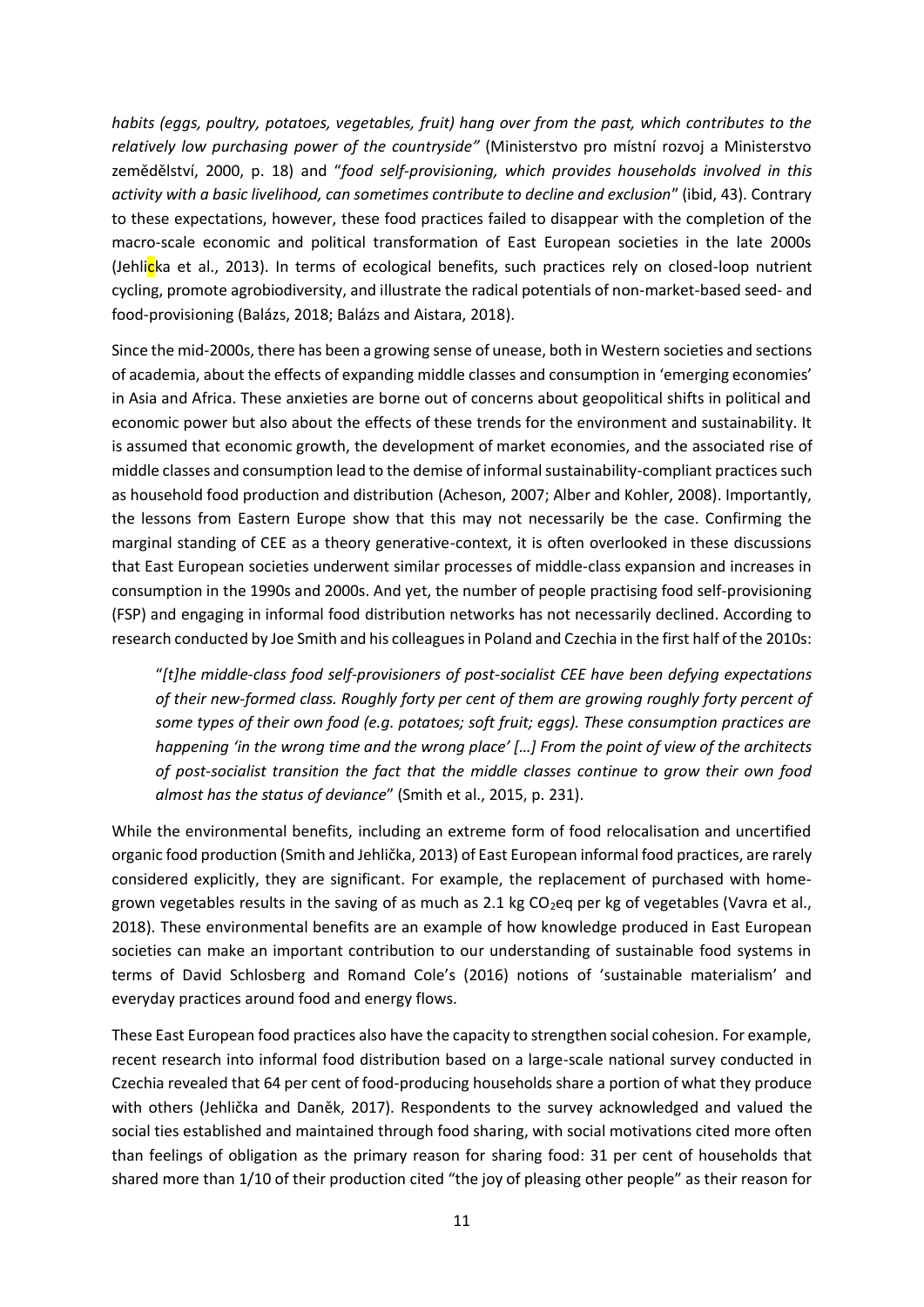doing so, while 13 per cent claimed they did so "to maintain good relations with friends and neighbours", nine per cent said it was "to enjoy time with friends", and seven per cent wanted "to present the results of my labour". Sharing behaviour was found to be similar across all social groups and was not significantly conditioned by class, income, or education level. In addition, there was no evidence of food transfers from the rich to the poor.

Food-sharing networks are, for the most part, non-reciprocal in nature 51 percent of households participate in these networks only as recipients. Although family relations play an important role in these sharing networks, they are not limited to extended family members: two-thirds of food-sharing households were part of networks in which at least one member was not a relative. More than one fifth of households participated in networks that did not include any other family member.

FSP represents a radical shortening of the food chain from farm to fork and an extension of access to food beyond the household to the wider family, the community and the ecological conditions in which self-producers and prosumers are embedded. The shared customary social organisation of these practices is based on the values of caring, collectiveness, stewardship of the land, and family. Thus, through these practices, Eastern European societies seem to be nurturing values necessary for individual, collective and social sustainability (Balázs, 2016; Balázs et al., 2016). Research into East European informal food production and distribution shows how these societies can make a significant contribution to our knowledge on food security, public health and social cohesion. These practices have positive outcomes in the form of reduced resource consumption and pollution. They invite us to think of sustainability in ways different to those associated with virtues of limitations and constraints on resource use and consumption and instead highlight abundance, enjoyment and exuberance. Findings from researching East European informal practices can have a significant impact in terms of rethinking informality, food relocalisation, social resilience and sustainability concerning socioeconomic processes such as the growth of middle classes and consumption. FSP also implements democratic changes into the food system without advocating the need for its radical transformation (De Hoop and Jehlička, 2017). Production for one's own consumption and for sharing with others is an expression of the democratic food system and a method to regain control over what people eat, as it extends to all ages and income groups and transcends the rural–urban divide.

### **4.3.Foraging cultures: the role of wild products**

In mainstream agro-food studies, food tends to be perceived through the lens of cultivation and agriculture. Combined with the fact that foraging is considered a marginal practice in the context of the Western 'core' in which conceptual and theoretical agro-food knowledge is produced, this situation has resulted in limited attention to wild food products. Sourcing food from the wild has been regarded as being of secondary importance, representing lifestyle activities that should not be attributed to the functioning of food systems. Interest in wild harvests has been limited to a few cash products (such as boletes, wild bilberry, and cork) (Maes et al., 2012; Bonet et al., 2014; Schulp et al., 2014). Consequently, research discussing wild products remains limited. The limited material that there is mainly engages with wild product foraging as an activity pursued by small groups of people with specific lifestyle choices (Peintner et al., 2013; Bardone and Pungas-Kohv, 2015).

By far the most pronounced interest in wild products comes from attempts to identify new forest management practices or as a part of growing interest in environment and ecosystems (Maes et al.,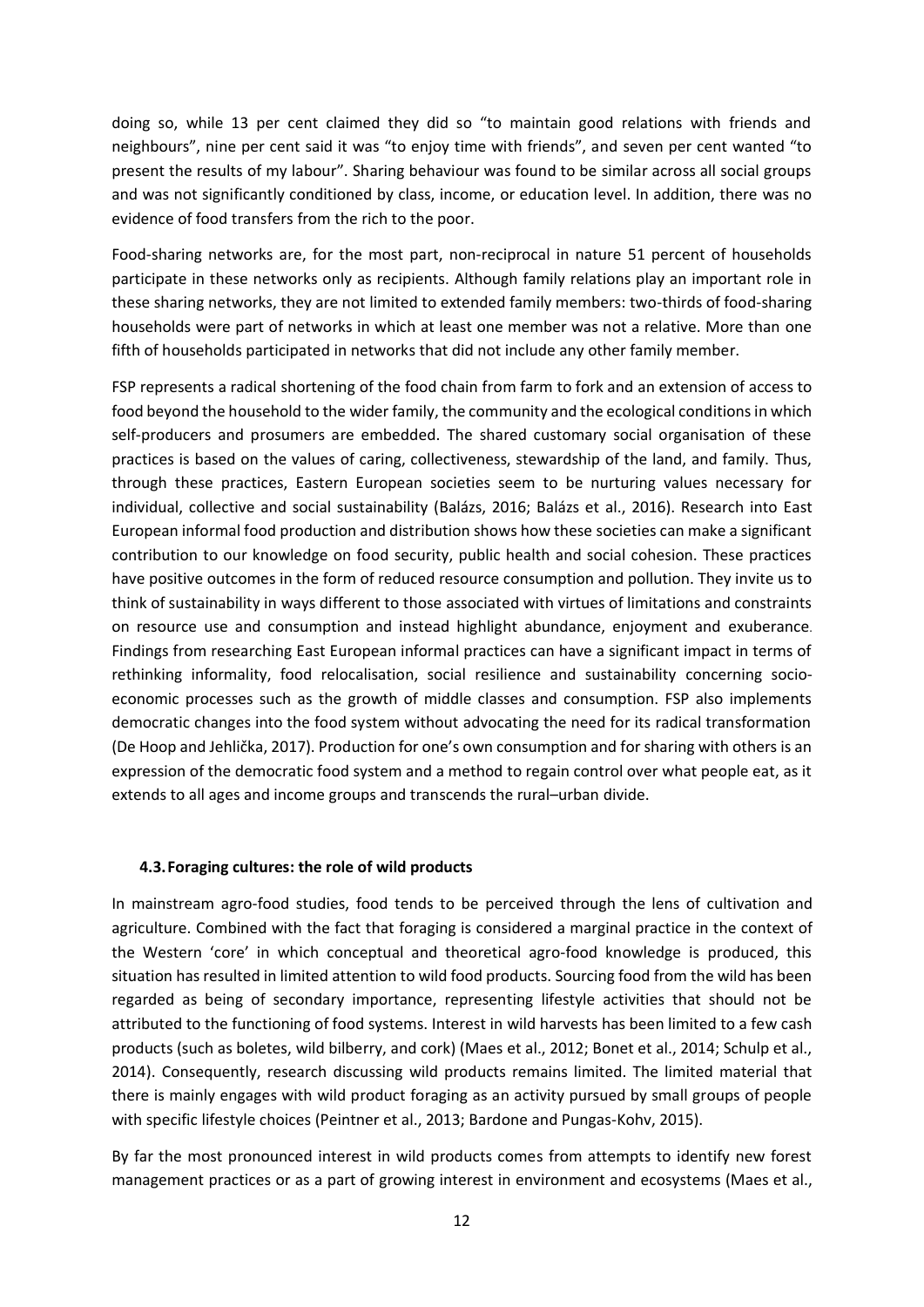2012; Schulp et al., 2014). In both of cases, wild products are identified as a resource that needs to be taken into account in the discussion of humans' relationships with nature. In other words, the practice of foraging is not what these approaches are focused on, which partly explains the lack of current agro-food scholarship's engagement with the social significance of foraging and with the role these products play in local and global food systems.

As a result of the limited research engagement with the topic, there is insufficient comparative data on the prevalence of foraging. Nevertheless, some indicators point to East and North European populations being significantly more involved in wild product foraging than populations in other parts of Europe (Vidale et al., 2016). This high involvement goes hand in hand with an in-depth tacit knowledge people in these countries seem to have about forest flora (Łuczaj and Szymański, 2007; Peintner et al., 2013). In North and East European societies more plants and fungi are recognised as valuable and edible and more information is available in public domains about how these products can be utilised.<sup>10</sup> Recognised wild products differ minimally across the region. For example, the evidence from Latvia, Estonia and Belarus illustrates that products foraged in these countries are often the same. For example, a number of berry species are picked—bilberries, raspberries, lingonberries, cranberries, blackberries and blackthorns. Among mushrooms, boletes and chanterelles are the most popular species. However, there are countless other mushroom species with which citizens are familiar and which they pick. And finally, tree products (such as nuts, bark, and lime blossoms) and culinary and pharmaceutical plants are also foraged. Some of these products, like bilberries, boletes and chanterelles, have in recent years become commodities traded in global markets and a source of income for segments of the rural population in the region.

The diversity of the foraged products suggests that there are several ways people become involved in wild product foraging. This diversity also means an extended foraging season and multiple ways in which these products can be used. The foraging culture has partly survived in the region due to political developments of the 20th century, including the regular economic shocks rural communities were exposed to, the failure of the Soviet food system to provide a reliable supply of food for the population, and the institutional support for foraging during the Soviet era. The fact that a large proportion of the territory of many of these countries is covered with forests is an important factor as well (Grivins, 2016).

While there are differences among East European countries regarding the degree of people's involvement in foraging, it is foraging's social significance in this region that distinguishes these countries from the rest of Europe. In Latvia and Estonia, the practices associated with wild products are strongly tied to local identities and cultures.<sup>11</sup> People living in Eastern Europe have maintained the knowledge of how to identify, pick, process, preserve and consume wild products across generations (Łuczaj and Szymański, 2007; Łuczaj and Nieroda, 2011; Kovalcik, 2014; Bardone and Pungas-Kohv, 2015; Grivins and Tisenkopfs, 2018). For most inhabitants, picking wild products is motivated by a desire to 'embrace wilderness'. While wild products also serve to diversify diets for people living close to forests (Bardone and Pungas-Kohv, 2015), in most cases these products do not account for high proportions of recommended nutritional intake (although in Latvia the estimated harvest of wild berries is close to the harvest of commercially produced apples [Grivins, 2016]).

Even in the cases where these products are becoming a part of more complex socio-economic systems with global reach (in other words, where they become a part of global food chains), foraging remains a localised activity.<sup>12</sup> Research has shown that in the European East even when wild products are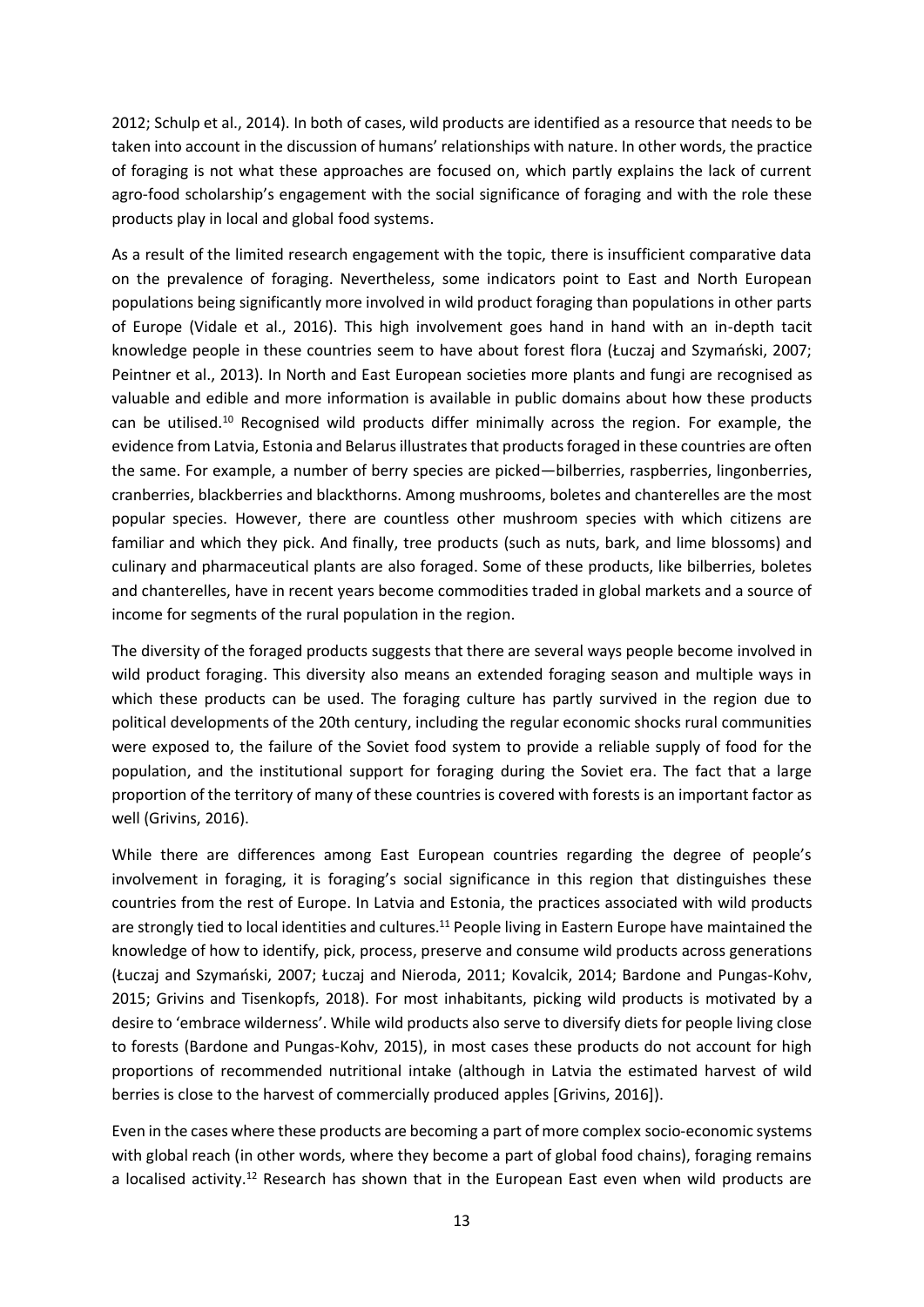integrated into global supply chains the forager continues be embedded in a particular localised community—a group of people benefitting from local flora and habitats and demonstrating particular skills needed to find and ascertain mushroom, berry and herb species (Grivins, 2016). Knowing the best mushroom and berry spots, having a trained eye to spot wild products in their natural habitat, and being educated in different applications of various products are skills that can be obtained by practising them under the guidance of an experienced forager.

Engagement with wild products is very personal. Most of the knowledge needed for foraging is context-specific and passed down from generation to generation, and thus, as a localised practice, it strengthens intergenerational connections. It also creates new ties to the surrounding environment and nature and offers new ways in which people relate to the food they consume. While some technological and organisational platforms supporting people engaging with wild products (such as apps or online communities to support the identification of mushrooms, educational foraging tours and equipment for foragers) do exist, such platforms are less common. In countries like Latvia, Estonia and Belarus, the absence or light presence of official organisational structures result from the traditionally very open regulations (open access to forests; no limitations on what, how or how much to pick; poorly regulated and monitored trade in wild products) and thus the lack of need for such structures. Overall, foraging remains an activity that does not depend on technology and organisation to perform its functions.

# **5. Discussion**

In their study 'Post-socialist economic geographies and the politics of knowledge production', John Pickles and Adrian Smith extolled Eastern Europe as a place with 'the incredible melange of practices, rhythms and identities' the dynamics of which suggest 'that something new is underway, something old is being sustained, and something that combines the two is emerging' (Pickles and Smith, 2007, p. 152). Taking a look at the specific subfield of agro-food studies, this paper shows that more than a decade later Eastern Europe has lost little of its potential as an inspiring and novel knowledgeproducing social context.

Food provisioning in Eastern Europe offers opportunities for studying community-level interactions and the diverse ways in which people relate to food. Perhaps even more striking is the affinity with concerns that have recently begun to define large sections of Western alternative food scholarship. These include household-level sustainability, everyday life, food provisioning as social practice (Evans, 2018), and the 'post post-material environmentalism' and 'sustainable materialism' manifested in research on everyday material and energy flows (Schlosberg and Coles, 2016).

This melange of everyday practices, both traditional and new, also enables us to think of East European informal food practices in terms of their significance for food security and social resilience. In the academic literature, food insecurity and household-level coping strategies are deemed to relate to the vulnerability of livelihoods and poverty. Drawing on Amartya Sen's (1981; 1984) notion of the 'endowment set', it can be argued that due to their more diverse endowment sets East European food systems are remarkably resilient as compared to the societies in the 'centre' or West. The combination of options for obtaining food via *exchange* (people use their labour to purchase food), *transfer* (people use their membership in a local community to obtain food as a gift), and *production* (using land and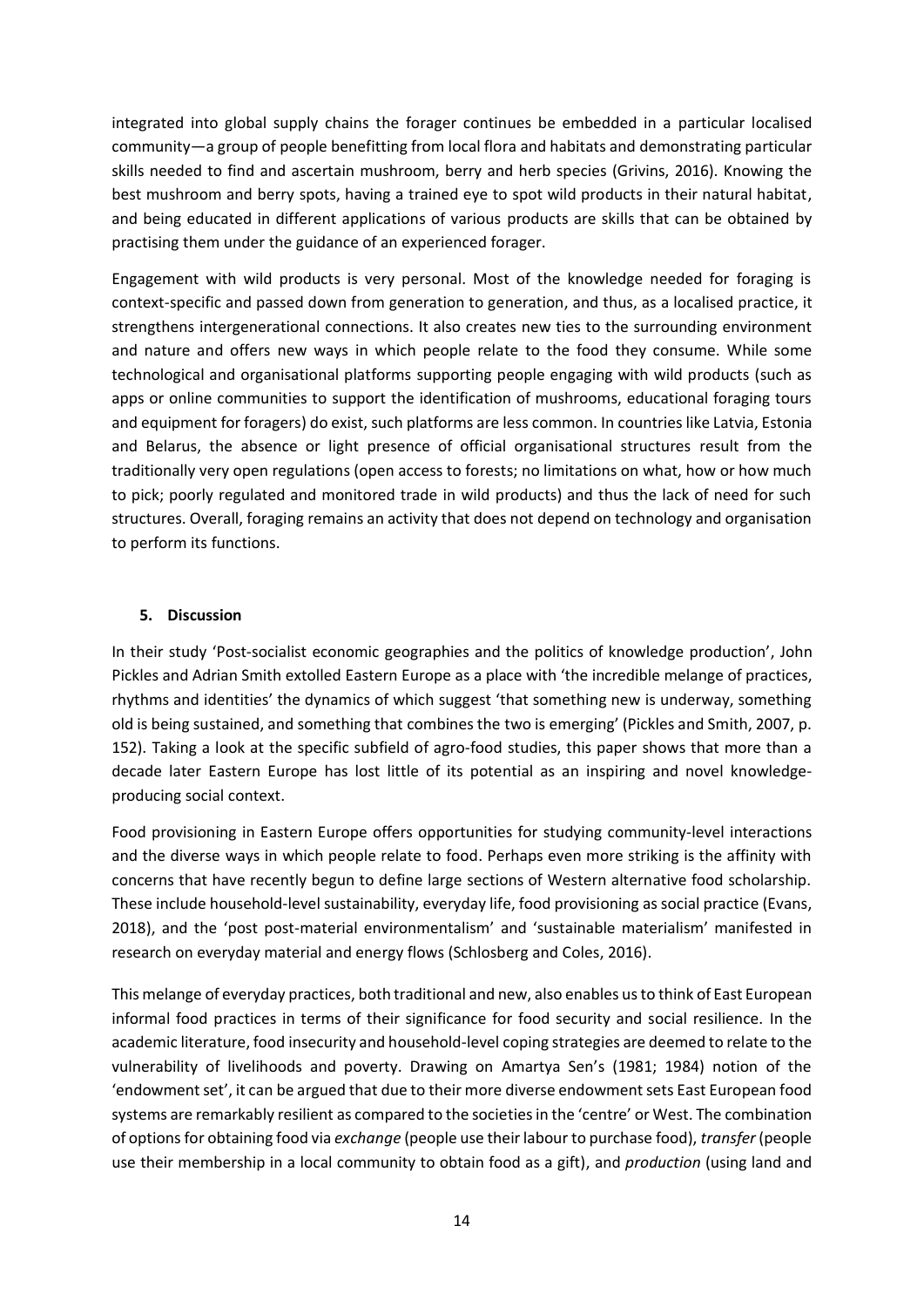skills people produce or forage their own food) gives these societies a unique opportunity for experimentation and creativity—processes that should inspire scholars both within and beyond the region. At least in some countries of the European East, the food system's resilience is further enhanced by the symbiotic relationship between LFEs and smallholders.<sup>13</sup>

The presented food practices are not marginal in East European societies. Quite the opposite; they are socially prevalent and a considerable source of food. Hence the question arises, why have they been, until very recently, practically absent from academic debates and journals and pan-European research calls? Compared to the hegemonic West-European (or North American) context for agrofood studies, Eastern Europe can be thought of as representing significant (although not unbridgeable) 'difference'. One key specificity of the East European food system is its multiplicity, which goes beyond the economic dimension (see, for example, Balázs, 2018 and Balázs and Pataki, 2018). Moreover, there have been attempts at various tactics to deal with this difference in epistemological perspectives (e.g. Wessely and Csepeli, 1996). One potential avenue for reporting on this East European experience, both to the West and East,<sup>14</sup> could be combinations of controversial genres such as sociography, poetical-intellectual endeavours, policy-based research and social reform programmes. However, most often this 'cognitive chance' for knowledge generation has been largely missed.

Furthermore, in the context of accelerated academic competitiveness, it is what can pass relatively easily through the peer review process and hence what matches mainstream expectations that count as valued and accepted knowledge. Topics, arguments and concepts perceived as marginal and/or not perceived as immediately transferable tend to be avoided as they pose risks to the researchers exploring them. As a result, agro-food scholarship seeking to develop original insights from the European East that would resonate beyond the region encounters two difficulties. First, it has to challenge the expectation that conceptualisations, theories and evidence from the European West are directly relevant for research in Eastern Europe. Second, the global academic community expects findings made in investigating the European East to be useful mainly as confirmations and extensions of knowledge developed in the West. The discussion of the three cases in this paper sought to demonstrate the possibility of adopting an equal approach in knowledge production.

# **6. Conclusions**

Many food practices which in the Western context are limited to a 'niche' and have interstitial, precarious, marginal, and residual qualities (Tornaghi, 2017) are an everyday and socially widespread occurrence in East European societies. Hence it would appear that, in many ways, Eastern Europe could and probably should be a context in which much of this alternative food scholarship—in the form of theories, concepts and epistemologies—originates. However, for a number of reasons, some of which have been touched upon but whose comprehensive elaboration transcends the scope of this paper, the question 'what can we learn from "the East"?' (Spoor, 2012) has largely been avoided. Instead, food and agriculture studies in the East European context, regardless of whether conducted by scholars based in Eastern or Western Europe, has until recently tended to use the European East as a contributory testing ground for concepts and research agendas developed in the West.

This paper is a contribution to growing efforts (e.g. Mincyte, 2011, 2012; Aistara, 2015; Pungas, 2019; Visser et al., 2019) to go beyond an approach that renders East Europe as primarily an object rather than a subject of research and to examine how knowledge production in Eastern Europe is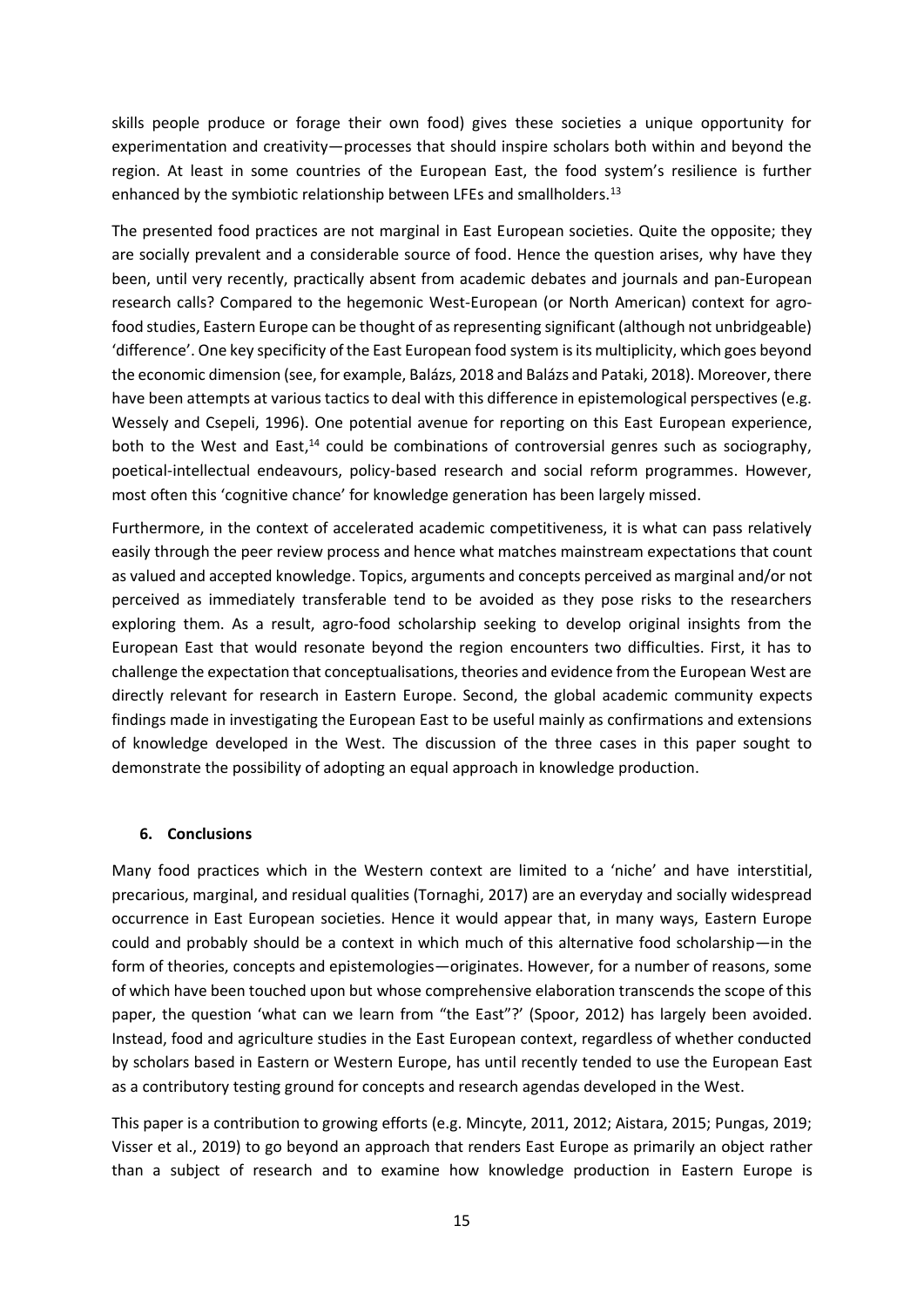marginalised. By outlining several examples selected from our own engagement with food and agriculture studies in Eastern Europe we seek to highlight the significant potential of findings and knowledge produced in Eastern Europe for food scholarship and theory building on food issues more generally.

We see Eastern Europe as a place in which novel food practices and institutional arrangements emerge that are based on the enmeshing, entangling and mutual reinforcing of binaries usually considered to stand in opposition to each other. These include the formal and informal, traditional and modern, market and non-market, and local and global processes. This makes the region a source of critical thinking about alternative food systems and food provisioning strategies that combine these elements. The prevalence of food self-provisioning and the symbiosis of large farm enterprises and household smallholdings are cases in point as is the strong but changing foraging culture in which traditional identity and culture are increasingly exposed to global economic interests and technological innovations.

The examples explored in the paper suggest that research on agro-food systems and food-related practices in East European countries can make a significant contribution to knowledge and inform wider debates on environmental sustainability and social cohesion. These practices are located either outside the market or at the intersection of the formal market and non-market economies, often beyond both the state and institutions of civil society. They invite us to consider much more seriously the implications of everyday practices for sustainability and resilience and the importance of practices that straddle the divide between work and leisure—practices that foster social bonds, that confer on people pride of their knowledge, skills and achievements, and that allow them to enjoy social interactions.

More specifically, extrapolating from the three case studies at the centre of this paper, we suggest that research on East European agro-food alternatives could contribute to the development of international theorisations concerning:

- the effects of complementarity and interdependency among several ways of obtaining food exchange, transfer and production (as opposed to the dependence on just exchange) for practitioners' creativity and experimentation and the food system's change engaging resilience (for preliminary work on this see Visser et al. [2019a]);
- the understanding of formal market and informal activities as often interdependent rather than separate;
- the potential for theorisations from non-activist, everyday, unintended forms of sustainability (sustainability by outcome rather than intention) and the importance of routinised behaviour for the maintenance and diffusion of these practices (useful insights on this can be found in Veen et al. [2014]);
- the potential for learning from the fact that these alternatives have thrived in East European there were very diveres in terms of their social contexts both before and after 1989 and that thrived during the extremely turbulent post-1989 decades. Learning from this experience is of huge significance in temporal sense in terms of unpredictable but certainly turbulent future and also spatially as these practices are prevalent in many rising powers such as China.

We would also argue that these efforts would be strengthened, on the one hand, by the willingness of scholars investigating East European agro-food topics to adopt an inductive approach to their research rather than starting from concepts and theories developed in other social context (in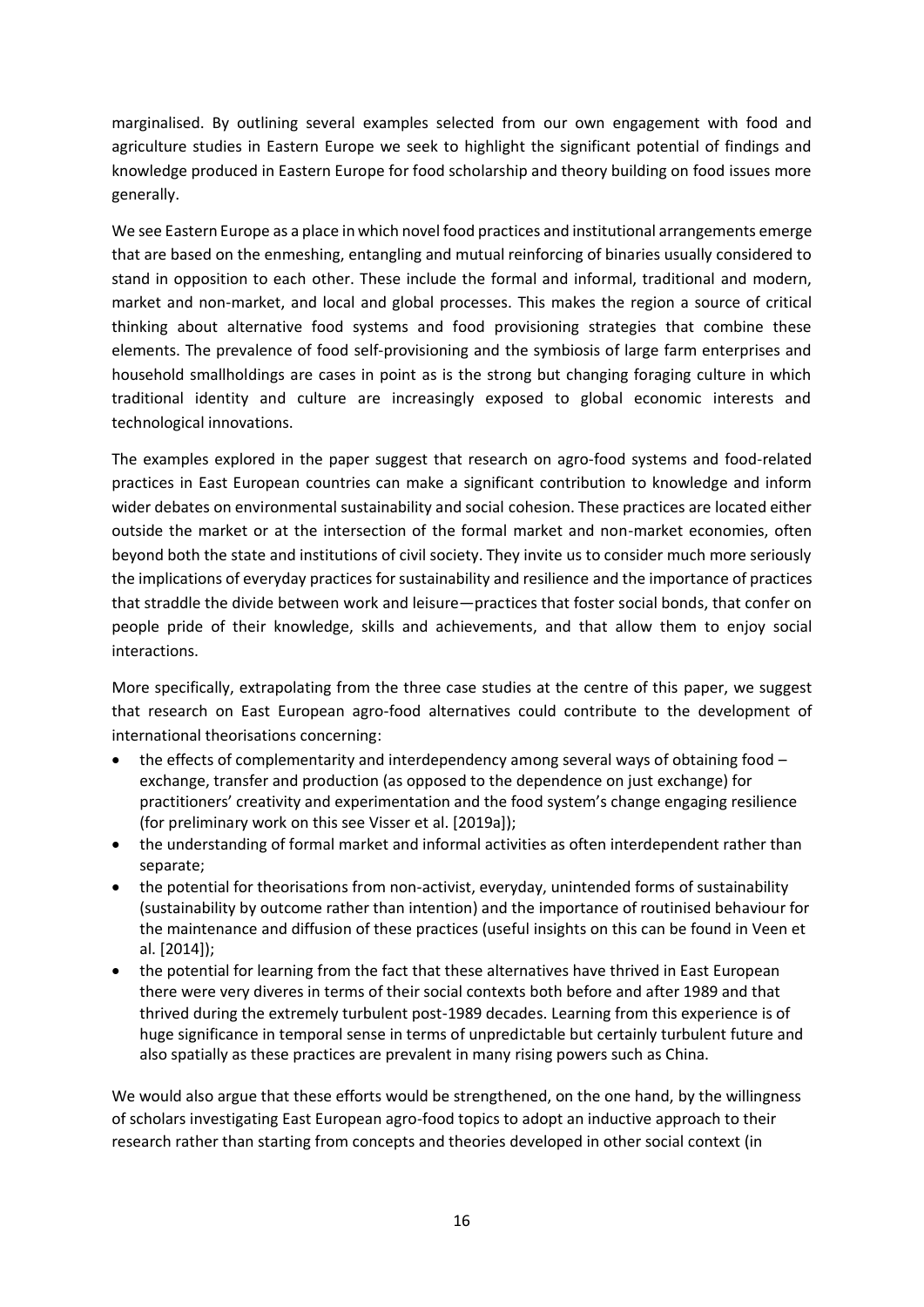reality, primarily in the Western "centre") and, on the other hand, by international journals' greater receptivity and sensitivity to less orthodox research viewpoints.

. **Acknowledgements** Petr Jehlička's work on this paper was supported by the Czech Science Foundation, Czechia [grant # GA19-10694S]. He also worked on part of this paper while holding Visiting Scholarship at Helsinki University's Ruralia Institute in Mikkeli, Finland in April 2019. Miķelis Grīviņš's work was supported by the ERAF Post-doctoral Research Support Program [project Nr. 1.1.1.2/16/I/001, research application Nr. 1.1.1.2./VIAA/1/16/155]. The authors would like to thank Colin Kimbrell for making this article a smoother read.

# **REFERENCES**

Acheson, J. (2007) Household Exchange Networks in Post-Socialist Slovakia. *Human Organization*, 66 (4): 405–413.

Adnan, S. (2013) Land grabs and primitive accumulation in deltaic Bangladesh: interactions between neoliberal globalization, state interventions, power relations and peasant resistance, *Journal of Peasant Studies,* 40 (1): 87-128.

[Aistara, G.](https://apps.webofknowledge.com/OneClickSearch.do?product=UA&search_mode=OneClickSearch&excludeEventConfig=ExcludeIfFromFullRecPage&SID=E2vWWJX4sWDmDb763Fu&field=AU&value=Aistara,%20Guntra%20A.) (2015) [Good, clean, fair ... and illegal: paradoxes of food ethics in post-socialist Latvia,](https://apps.webofknowledge.com/full_record.do?product=UA&search_mode=CitationReport&qid=4&SID=E2vWWJX4sWDmDb763Fu&page=1&doc=6) *Journal of Baltic Studies*, 46. 283-298.

Alber, J. and Kohler, U. (2008) Informal food production in the enlarged European Union*. Social Indicators Research* 89 (1), 113-127.

Allen, P., FitzSimmons, M., Goodman, M. and Warner, K. (2003) Shifting plates in the agrifood landscape: The tectonics of alternative agrifood initiatives in California, *Journal of Rural Studies*, 19 (1): 61-75.

Balázs, B. (2016) Food self-provisioning – the role of non-market exchanges in sustainable food supply. In: Meybeck, A. and Redfern, S. (eds) *Sustainable Value Chains for Sustainable Food System*. Rome: Food and Agricul-ture Organisation of the United Nations, pp. 73–78.

Balázs, B., 2016. Food self-provisioning: the role of nonmarket exchanges in sustainable food supply. In: Meybeck, A., Redfern, S. (Eds.), *Sustainable value chains for sustainable food systems: a workshop of the FAO/UNEP Programme on Sustainable Food Systems*. FAO, Rome, pp. 73–78.

Balázs, B., 2018. Community-building through food self-provisioning in Central and Eastern Europe: an analysis through the food commons framework. In: Vivero-Pol, J.L., Ferrando, T., de Schutter, O., Mattei, U. (Eds.), *Routledge Handbook of Food as a Commons*. Routledge, pp. 296–310.

Balázs, B., Aistara, G., 2018. The emergence, dynamics and agency of social innovation in seed exchange networks. *The International Journal of Sociology of Agriculture and Food* 24 (3), 336–353.

Balázs, B., Pataki, Gy., 2018. Cooperative research for the bottom-up food sovereignty and policy change. In: Bartels, K., Wittmayer, J. (Eds.), *Action Research in Policy Analysis*. Routledge, London, pp. 59–83.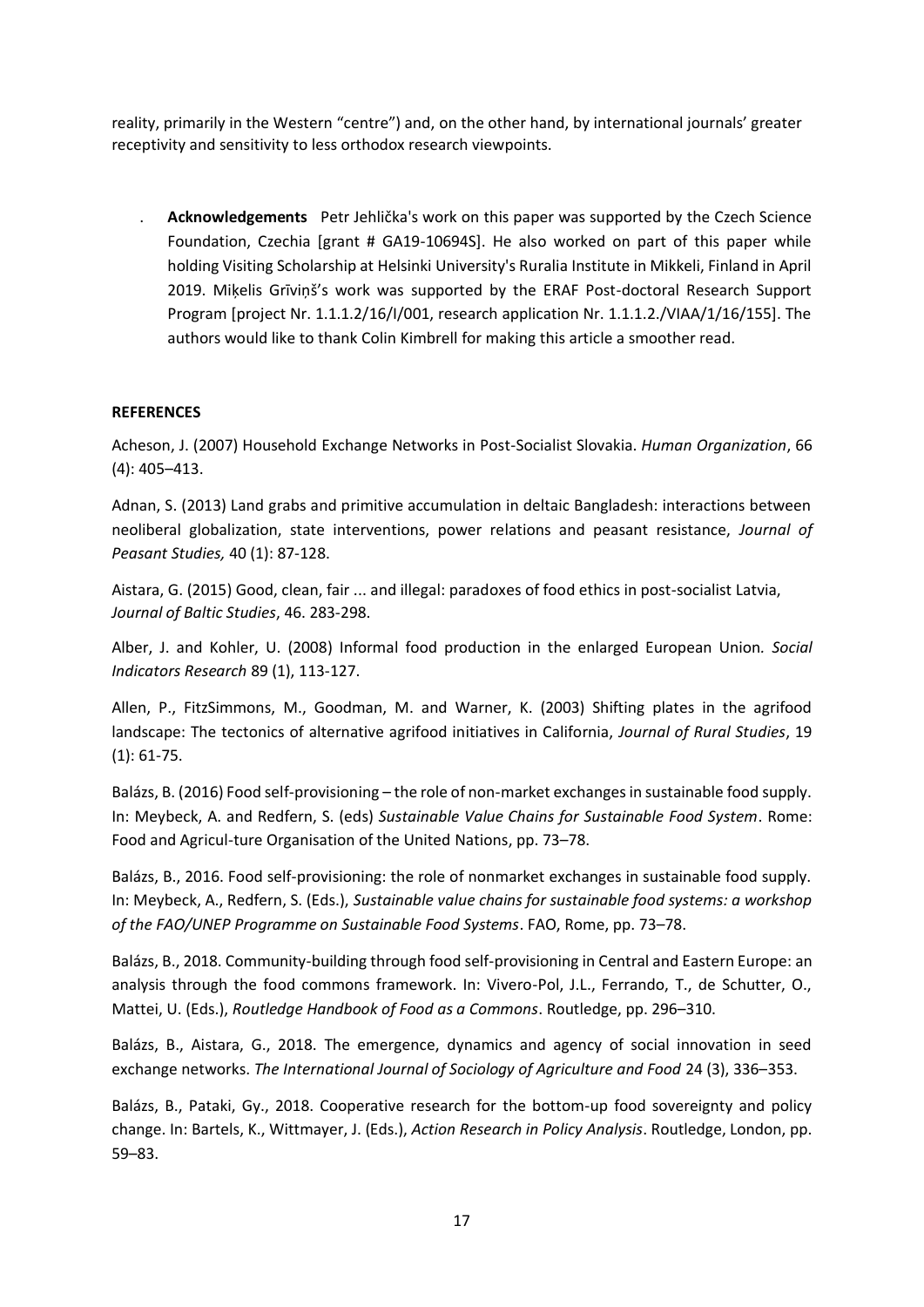Balázs, B., Pataki, Gy., Lazányi, O., 2016. Prospects for the future: community supported agriculture in Hungary. *Futures* 83, 100–111.

Bardone, E. and Pungas-Kohv, P. (2015) Changing Values of Wild Berries in Estonian Households: Recollections from an Ethnographic Archive. *Journal of Baltic Studies*, 46, 319–336.

Bernstein, H. (2004) Changing before our very eyes: Agrarian questions and the politics of land in capitalism today. Journal of Agrarian Change, 4 (1-2): 190-225.

Blandford, D. and K. Hassapoyannes (2018) "The role of agriculture in global GHG mitigation", OECD Food, Agriculture and Fisheries Papers, No. 112, OECD Publishing, Paris. http://dx.doi.org/10.1787/da017ae2-en

Blazek, M., Šuška, P. (2017) Towards dialogic post-socialism: Relational geographies of Europe and notion of community in urban activism in Bratislava. *Political Geography*, 61, 46-56.

Bonet, J. A., Gonzalez-Olabarria, J. A. and De Aragón, J. M. (2014) Mushroom production as an alternative for rural development in a forested mountainous area. *Journal of Mountain Science*, 11(2): 535–543.

Boyce, J. K. (2006) A future for small farms? Biodiversity and sustainable agriculture, in Boyce, J. K., Cullenberg, S., Pattanaik, P. K. and Pollin, R. (eds) *Human Development in the Era of Globalization,* Edward Elgar: Cheltenham, 83-104.

Bruinsma, J. (ed). (2003). World Agriculture: Towards 2015/2030. An FAO perspective. *Earthscan Publications Ltd*

Caskie, P. (2000). Back to basics: household food production in Russia. *Journal of Agricultural Economics*, 5, 196–209.

Clapp, J. (2016) *Food*. Cambridge: Polity Press.

Comaroff, J. and Comarrof, J. (2012) *Theory From The South: Or, How Euro-America Is Evolving Towards Africa*. Abingdon: Routledge.

Connell, R. (2007) *Southern theory: the global dynamics of knowledge in social science*. Cambridge: Polity Press.

De Hoop, E., Jehlička, P. (2017) Reluctant Pioneers in the European Periphery? Environmental Activism, Food Consumption and "growing your own". *Local Environment* 22 97): 809-824.

Evans, D. (2018) Rethinking material cultures of sustainability: Commodity consumption, cultural biographies and following the thing. *Transactions of the Institute of British Geographers*, 43, 110–121.

Garnett, T. (2011) Where are the best opportunities for reducing greenhouse gas emissions in the food system (including the food chain)? *Food Policy* 36, 23–32.

Gibson, G., Cahill, A. and D. McKay. (2010). Rethinking the dynamics of rural transformation: performing different development pathways in a Philippine municipality. *Transactions of the Institute of British Geographers*, 35(2): 237-255.

Gibson-Graham, J. K. (2014). Rethinking the Economy with Thick Description and Weak Theory. *Current Anthropology*, 55(9): 147-153.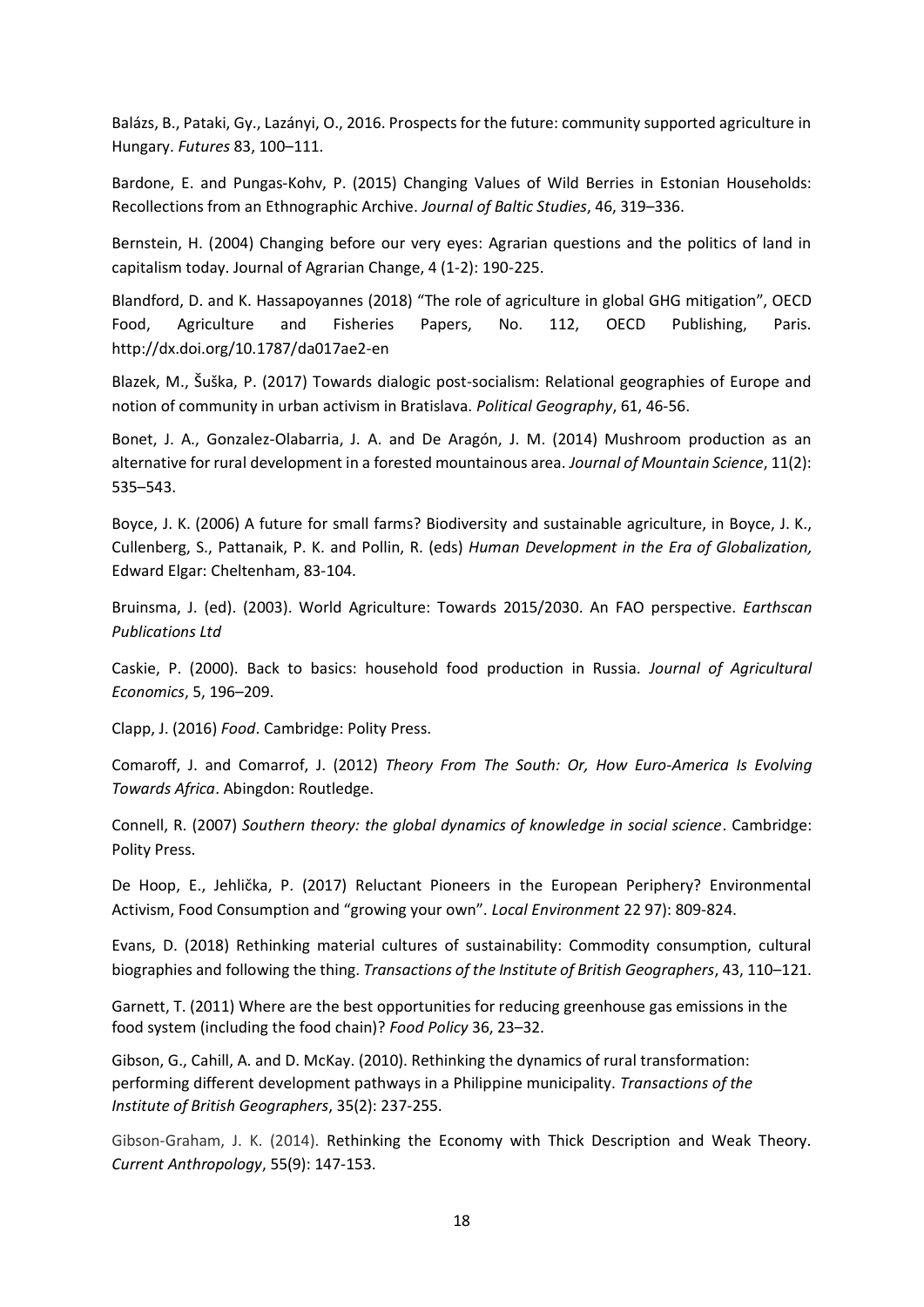Grivins, M., 2016. A comparative study of the legal and grey wild product supply chains. *Journal of Rural Studies* 45, 66–75.

Grivins, M., Keech, D., Kunda, I., Tisenkopfs, T., 2017. Bricolage for Self-Sufficiency: An Analysis of Alternative Food Networks. *Sociologia Ruralis* 57 (3), 340–356.

Grivins, M., Tisenkopfs, T., 2018. Benefitting from the global, protecting the local: The nested markets of wild product trade. *Journal of Rural Studies* 61, 335–342.

Gruère, G., C. Ashley and J. Cadilhon (2018-09-05). "Reforming water policies in agriculture: Lessons from past reforms", OECD Food, Agriculture and Fisheries Papers, No. 113, OECD Publishing, Paris. http://dx.doi.org/10.1787/1826beee-en

Hanafi, S. (2011) University systems in the Arab East: Publish globally and perish locally vs. publish locally and perish globally. *Current Sociology*, 59 (3): 291–309.

Hann, C. (2003) Introduction: Decollectivisation and the moral economy. In C. Hann and the 'Property relations' group *The Postsocialist agrarian question. Property relations and the rural condition. Halle studies in the anthropology of Eurasia*, pp. 1–47. Munster: LIT Verlag.

Hedlund, S. (1989) *Private agriculture in the Soviet Union*. London, New York: Routledge.

Humphrey, Caroline (1983). *Karl Marx Collective.; economy, Society and Religion in a Siberian Collective Farm*. Cambridge: Cambridge University Press.

Jehlička, P., Kostelecky ́, T., Smith, J. (2013) Food Self-Provisiong in Czechia: Beyond Coping Strategy of the Poor: A Response to Alber and Kohler's 'Informal Food Production in the Enlarged European Union' (2008) Social Indicators Research, 111, 219-234.

Jehlička, P.; Daněk, P. (2017) Rendering the Actually Exisiting Sharing Economy Visible: Home-Grown Food and the Pleasure of Sharing, *Sociologia Ruralis*, 57(3), 274–296.

Keim, W. (2008) Distorted universality – internationalization and its implications for the epistemological foundations of the discipline. *Canadian Journal of Sociology/Cahiers canadiens de sociologie*, 33: 555–574.

Keim, W. (2011) Counterhegemonic currents and internationalisation of sociology: Theoretical reflections and an empirical example. *International Sociology*, 26: 123–145.

Keim, W. (2016) The international circulation of social science knowledge: Relevant factors for acceptance and rejection of travelling texts. *Revue d'anthropologie des connaissances* 10: a–aj.

Kovalcik, M. (2014) Value of forest berries and mushrooms picking in Slovakia's forests. *Beskydy*, 7, 39–46.

Kurakin, A. (2015) When the State is Shirking: Informal Solutions for Social Services Provision in Altai Villages. *Przeglad Wschodnioeuropejski*. 6(2), 145–159.

Kuus, M. (2004) Europe's eastern expansion and the reinscription of otherness in east-central Europe. *Progress in Human Geography*, 28 (4), 472-489.

Kwiencinski, A. (1998) The Slow Transformation of Russian Agriculture, *The OECD Observer*, no. 214, October/November, 35–38.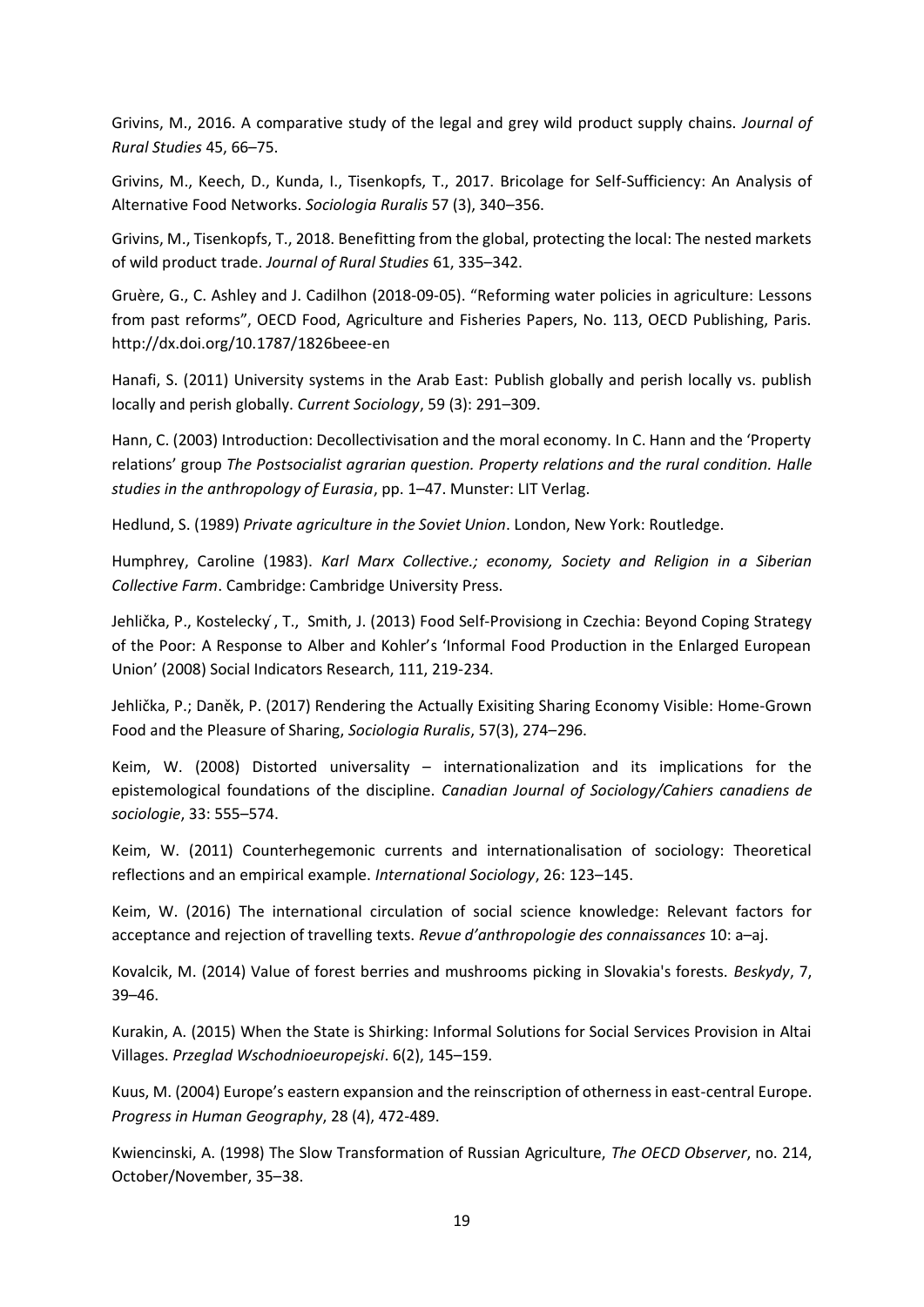Larner, W. (2011) Economic geographies as situated knowledges. In: Pollard, J., McEwan,C., Hughes, A. (Eds.), *Postcolonial Economies: Rethinking Material Lives*. Zed Books, London and New York, pp. 81– 106.

Law, J. and Urry, J. (2004) Enacting the social. *Economy and Society*, (33), 390-410.

Leake, J. R., Adam-Bradford, A. and Rigby, J. E. (2009) Health benefits of 'grow your own' food in urban areas: implications for contaminated land risk assessment and risk management? Environmental Health. 8, S6. https://doi.org/10.1186/1476-069X-8-S1-S6

Łuczaj, L. and Nieroda, Z. (2011) Collecting and learning to identify edible fungi in southeastern Poland: age and gender differences. *Ecology of Food and Nutrition*, 50(4), 319–336.

Łuczaj, L. and Szymański, W. M. (2007) Wild vascular plants gathered for consumption in the Polish countryside: a review. *Journal of Ethnobiology and Ethnomedicine*, **3**:17.

Maes, J., Paracchini, M.L., Zulian, G., Dunbar, M.B. and Alkemade, R. (2012) Synergies and trade-offs between ecosystem service supply, biodiversity, and habitat conservation status in Europe. *Biological Conservation* 155, 1–12.

Mincyte, D. (2011) Subsistence and Sustainability in Post‐industrial Europe: The Politics of Small‐ scale Farming in Europeanising Lithuania, *Sociologia Ruralis*, 51, 101-118.

Mincyte, D. (2012) [How milk does the world good: vernacular sustainability and alternative food](https://apps.webofknowledge.com/full_record.do?product=UA&search_mode=GeneralSearch&qid=1&SID=E2vWWJX4sWDmDb763Fu&page=2&doc=13)  [systems in post-socialist Europe,](https://apps.webofknowledge.com/full_record.do?product=UA&search_mode=GeneralSearch&qid=1&SID=E2vWWJX4sWDmDb763Fu&page=2&doc=13) *Agriculture and Human Values*, 29 41-52.

Müller, M. (2018) In Search of the Global East: Thinking between North and South, *Geopolitics* DOI: 10.1080/14650045.2018.1477757

Müller, M. (2019) Goodbye, Postsocialism!, *Europe-Asia Studie*s, DOI: 10.1080/09668136.2019.1578337

Nikulin, A. (2003) The Kuban Kolkhoz between a Holding and a Hacienda: Contradictions of Post-Soviet Development. *Focaal*, 41, 137–152.

Nikulin, A. (2011) From Post-Kolkhoz to Oligarkhoz. *Vestnik RUDN*, Sociological Series, 2, 56–68.

Pallot, J. and Nefedova, T. (2007) *Russia's Unknown Agriculture: Household Production in Post-Socialist Rural Russia*. Oxford: Oxford University Press.

Peintner, U., Schwarz, S., Mešić A., Moreau, P-A., Moreno, G. and Saviuc. P. (2013). Mycophilic or Mycophobic? Legislation and Guidelines on Wild Mushroom Commerce Reveal Different Consumption Behaviour in European Countries. *PLoS ONE.*

Pickles, J. and Smith, A. (2007) Post-socialist economic geographies and the politics of knowledge production. In *[Politics and Practices of Economic Geography](http://books.google.com/books?id=uYoEAQAAIAAJ&q=Politics+and+Practices+of+Economic+Geography&dq=Politics+and+Practices+of+Economic+Geography)*. Edited by A. Tickell, E. Sheppard, J. Peck and T. Barnes. London: SAGE, pp. 151-162.

Pouta, E., Sievanen, T. and Neuvonen, M. (2006) Recreational Wild Berry Picking in Finland—Reflection of a Rural Lifestyle. *Society and Natural Resources*, 19, 285–304.

Pungas, L. (2019) Food self-provisioning as an answer to the metabolic rift: The case of 'Dacha Resilience' in Estonia, *Journal of Rural Studies*, 58, 75-86.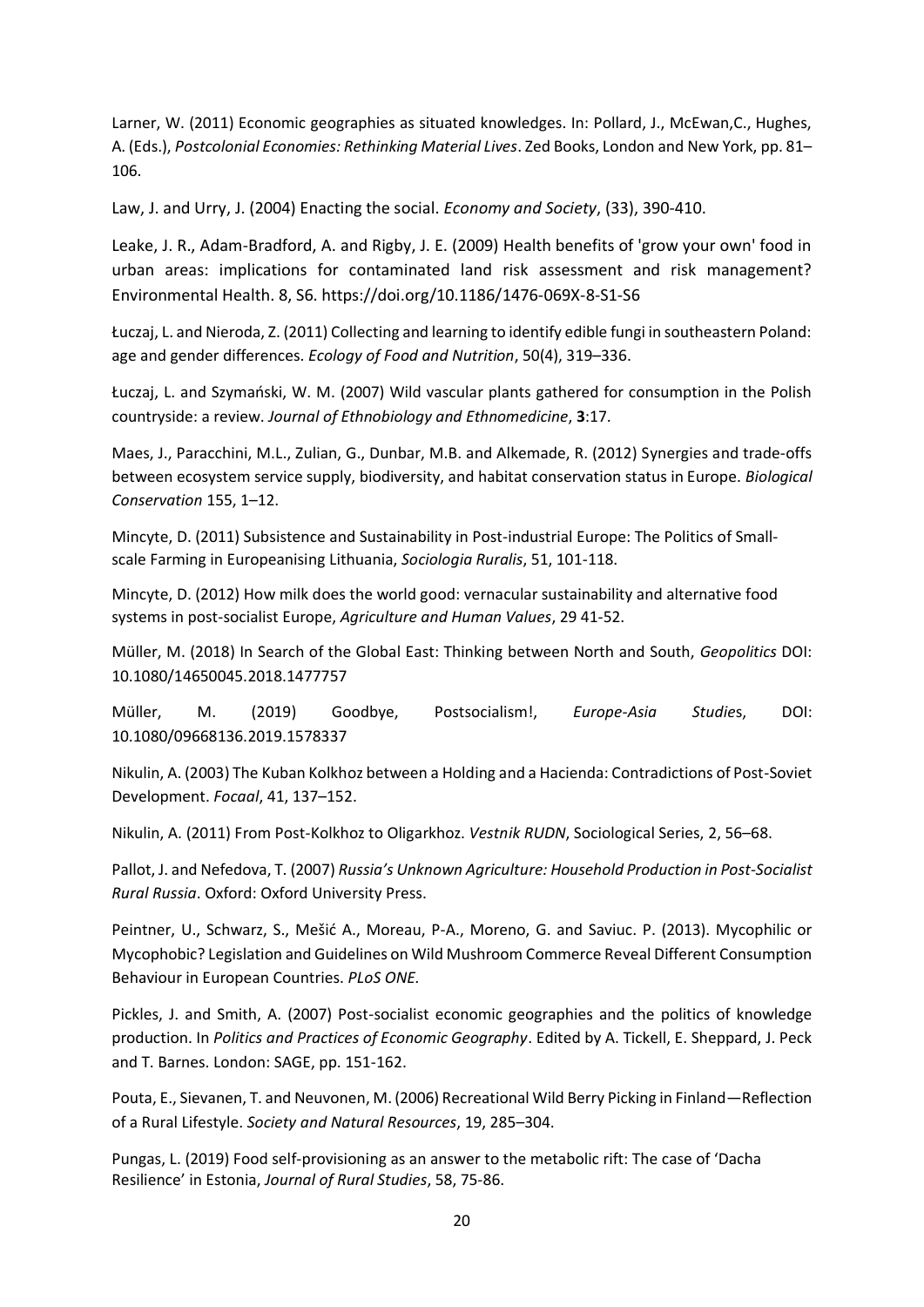Raynolds, L. (2000) Re-embedding global agriculture: the international lorganic and fair trade movements. *Agriculture and Human Values* 17, 297–309.

Rose, R., Tikhomirov, Y. (1993) Who grows food in Russia and eastern Europe? *Post Soviet Geography*, 34 (2), 111–126.

Roy A (2011) Slumdog cities: Rethinking Subaltern Urbanism. *International Journal of Urban and regional Research,* 35: 223–238.

Roy A (2016) Who's Afraid of Postcolonial Theory? *International Journal of Urban and Regional Research,* 40: 200–209.Santos, B. de Sousa (2004) The World Social Forum: toward a counterhegemonic globalisation (part 1) in Sen J, Anand A, Escobar A and Waterman P eds *The World Social Forum: challenging empires* Viveka Foundation, New Delhi 235-45

Schlosberg, D., and Coles, R. (2016) The new environmentalism of everyday life: Sustainability, material flows and movements. *Contemporary Political Theory*, 15, 160–181.

Schulp, C. J. E., Thuiller, W. and Verburg, P. H. (2014) Wild food in Europe: A synthesis of knowledge and data of terrestrial wild food as an ecosystem service. *Ecological Economics*, 105, 292–305.

Sen, A. (1981) *Poverty and Famines: An Essay on Entitlement and Deprivation*. Oxford: Clarendon Press.

Sen, A. (1984) *Resources, Values and Development*. Oxford: Basil Blackwell.

Shmelev, G. (1971) *Lichnoe podsobnoe khozaistov i ego svyazi s obshchestvennom proizvodstvom*. Moscow: Mysl.

Shmelev, G. (1986) *Personal subsidiary farming under socialism*. Moscow: Progress Publishers.

Shove, E. (2010) Beyond the ABC: Climate Change Policy and Theories of Social Change. *Environment and Planning A*, 42 (6), 1273-85. DOI 10.1068/a42282.

Smith, J. and Jehlička, P. (2013) Quiet sustainability. Fertile lessons from Europe's productive gardeners. *Journal of Rural Studies* 32: 148–157.

Smith, J., Kostelecky ́, T. and Jehlička, P. (2015) Quietly does it: questioning assumptions about class, consumption and sustainability. *Geoforum* 67: 223–232.

Smith, A. and Rochovská, A. (2007) Domesticating neo-liberalism: Everyday lives and the geographies of post-socialist transformations. *Geoforum,* 38: 1163–1178.

Sonnino, R. and Griggs-Trevarthen, C. (2013). A resilient social economy? Insights from the community food sector in the UK. Entrepreneurship and Regional Development, 25, 272-292.

Spoor, M. (2012) Agrarian reform and transition: what can we learn from 'the east'? *The Journal of Peasant Studies*, 39 (1): 175-194.

Spoor, M. and Visser O. (2001) The State of Agrarian Reform in the Former Soviet Union. *Europe-Asia Studies*, 53(6), 885–901.

Teitelbaum, S. and Beckley, T. (2006) Harvested, hunted and home grown: the prevalence of slefprovisioning in rural Canada. *Journal of Rural Community Development*, 1, 114-130.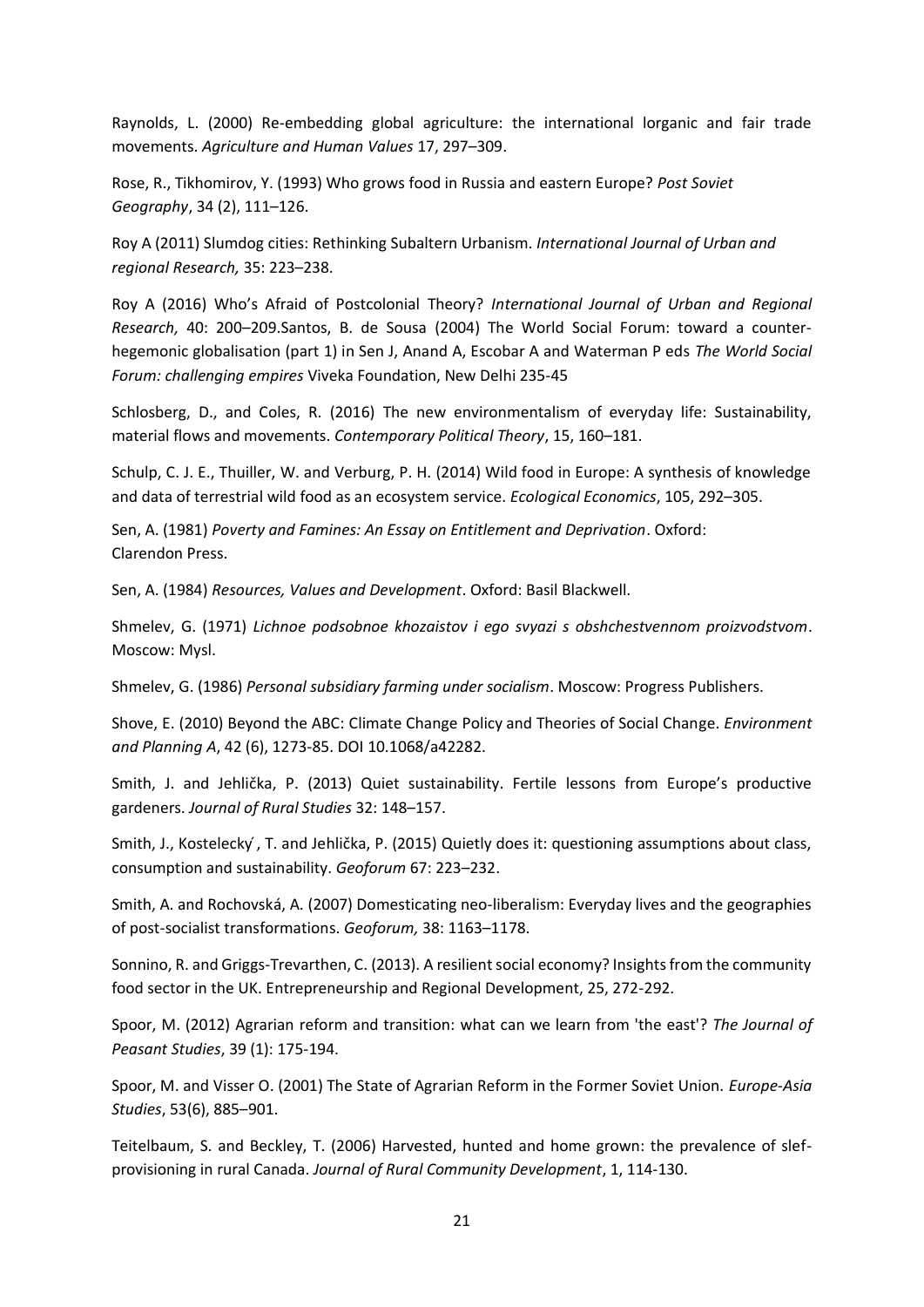Tornaghi, C. (2017) Urban Agriculture in the Food-Disabling City: (Re)defining Urban Food Justice, Reimagining a Politics of Empowerment. *Antipode* 49 (3), 781-801.

Tregear, A. (2011) Progressing knowledge in alternative and local food networks: critical reflections and research agenda. *Journal of Rural Studies* 27 (4) 419–430.

Vávra, J., Daněk, P. and Jehlička, P. (2018) What is the contribution of food self-provisioning towards environmental sustainability? A case study of active gardeners. *Journal of Cleaner Production* 185, 1015-1023.

Veen, E. J., Derkzen, P. and Visser, A. J. (2014) Shopping Versus Growing: Food Acquisition Habits of Dutch Urban Gardeners. *Food and Foodways*, 22 (4), 268-299, DOI: 10.1080/07409710.2014.964604

Vidale, E., et al. (2016). 3.3. Trends, rural impacts and future developments of regional WFP market. *StarTree Multipurpose trees and non-wood forest products a challenge and opportunity.*

Visser, O. (2006) Property, labour relations and social obligations in Russia's privatised farm enterprises. In K. F. von Benda-Beckmann and M. Wiber (eds.) The Changing Properties of Property. London, New York: Berghahn, 205–234.

Visser, O. (2010) Insecure Land Rights, Obstacles to Family Farming and the Weakness of Protest in Rural Russia, *Laboratorium*, 2(2), 275–295.

Visser, O., Mamonova N., Spoor M. and Nikulin, A. (2015) 'Quiet Food Sovereignty' as Food Sovereignty without a Movement? Insights from Post-socialist Russia. *Globalizations*, 12(4), 513– 528.

Visser, O.; Dorondel, S. ;Jehlička, P.; Spoor, M. (2019a), Post-socialist smallholders: Silence, resistance and alternatives, *Canadian Journal of Development Studies*, 40(4), 499-510.

Visser, O.; Kurakin, A.; Nikulin, A. (2019b), Corporate Social Responsibility, Co-existence and Contention: Large farms' changing responsibility towards rural households in post-Soviet Russia, *Canadian Journal of Development Studies*, 40(4), 580-599.

Wädekin, K-E. (ed.) (1967) *Privatproduzenten in der Sowjetischen landwirtschaft*. Köln: Verlag Wissenschaft und Politik.

Wegren, S. K. (2018) The "left behind": Smallholders in contemporary Russian agriculture. *Journal of Agrarian Change*, 18, 913–925.

Wessely, A. and Csepeli Gy. (1996) The Cognitive Chance of Central European Sociology. In Hadas, M. and M. Vörös (eds.) Colonization or Partnership? Eastern Europe and Western Social Sciences. *Replika Special Issue*. Budapest: Replika kör. 11-19. URL: http://www.c3.hu/scripta/scripta0/replika/honlap/english/01/01cwess.htm

Whatmore, S. (1995) From farming to agribusiness: the global agrofood system. In: Johnston, R., Taylor, P., Watts, M. (Eds.), *Geographies of Global Change: Remapping the World in the Late Twentieth Century*. Blackwell, Oxford.

Zavisca, J. (2003) Contesting Capitalism at the Post-Soviet Dacha: The Meaning of Food Cultivation for Urban Russians. *Slavic Review*, 62 (4), 786-810